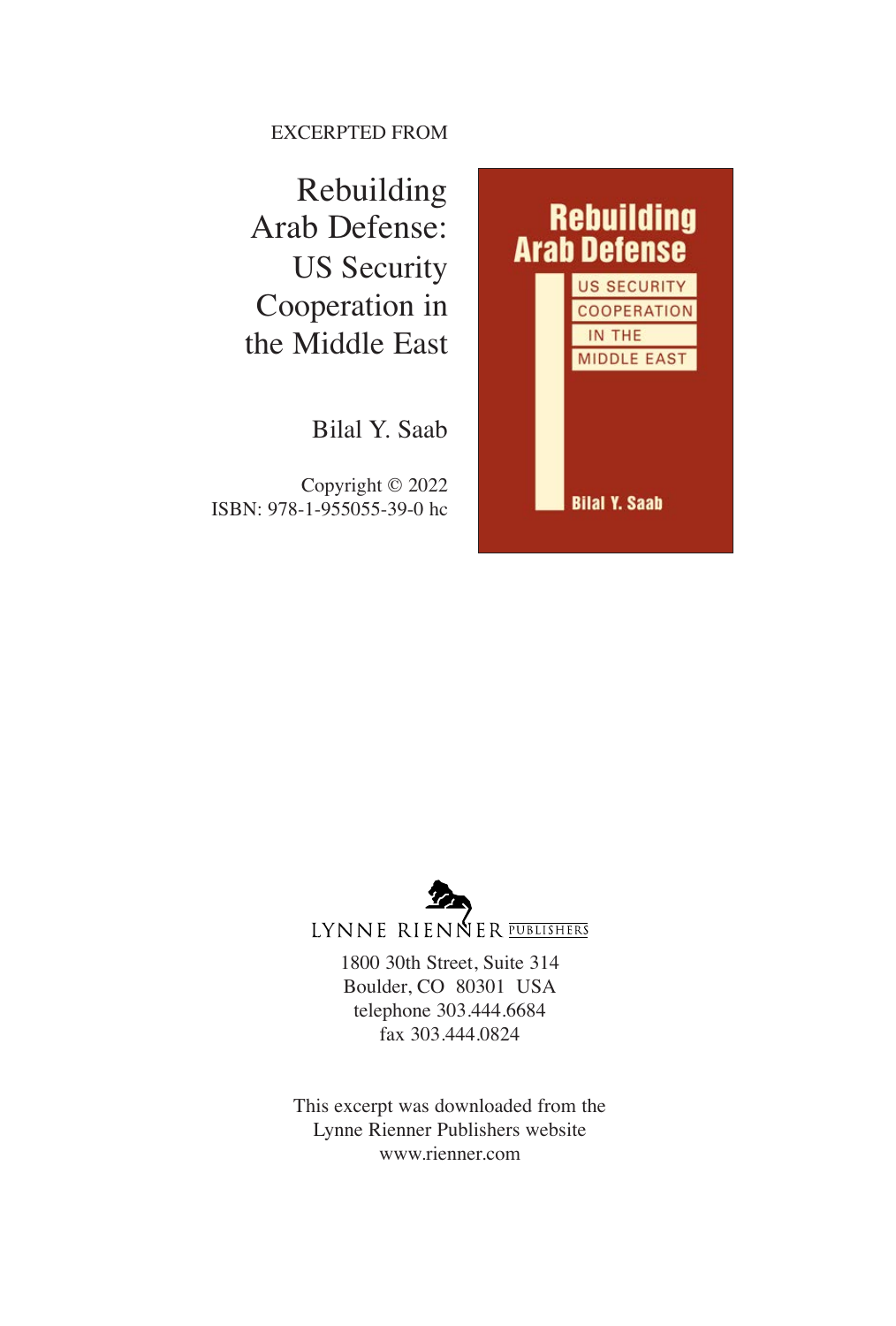### **Contents**

| Preface<br>Acknowledgments |                                                        | 1X  |
|----------------------------|--------------------------------------------------------|-----|
|                            |                                                        | xi  |
|                            |                                                        |     |
| 1.                         | The US-Arab Security Partnership                       | 1   |
|                            | 2 US Military Assistance: Old vs. New Model            | 23  |
| 3                          | Saudi Arabia: Rebuilding Everything                    | 51  |
| 4                          | Jordan: Still Falling Short                            | 87  |
|                            | 5 Lebanon: Working Against All Odds                    | 111 |
|                            | <b>6</b> The United Arab Emirates: Breaking New Ground | 133 |
|                            | 7 Cultural and Structural Challenges                   | 155 |
|                            | 8 Achieving Security Cooperation                       | 181 |
| List of Acronyms           |                                                        | 213 |
| Bibliography               |                                                        | 217 |
| Index                      |                                                        | 239 |
| <i>About the Book</i>      |                                                        | 249 |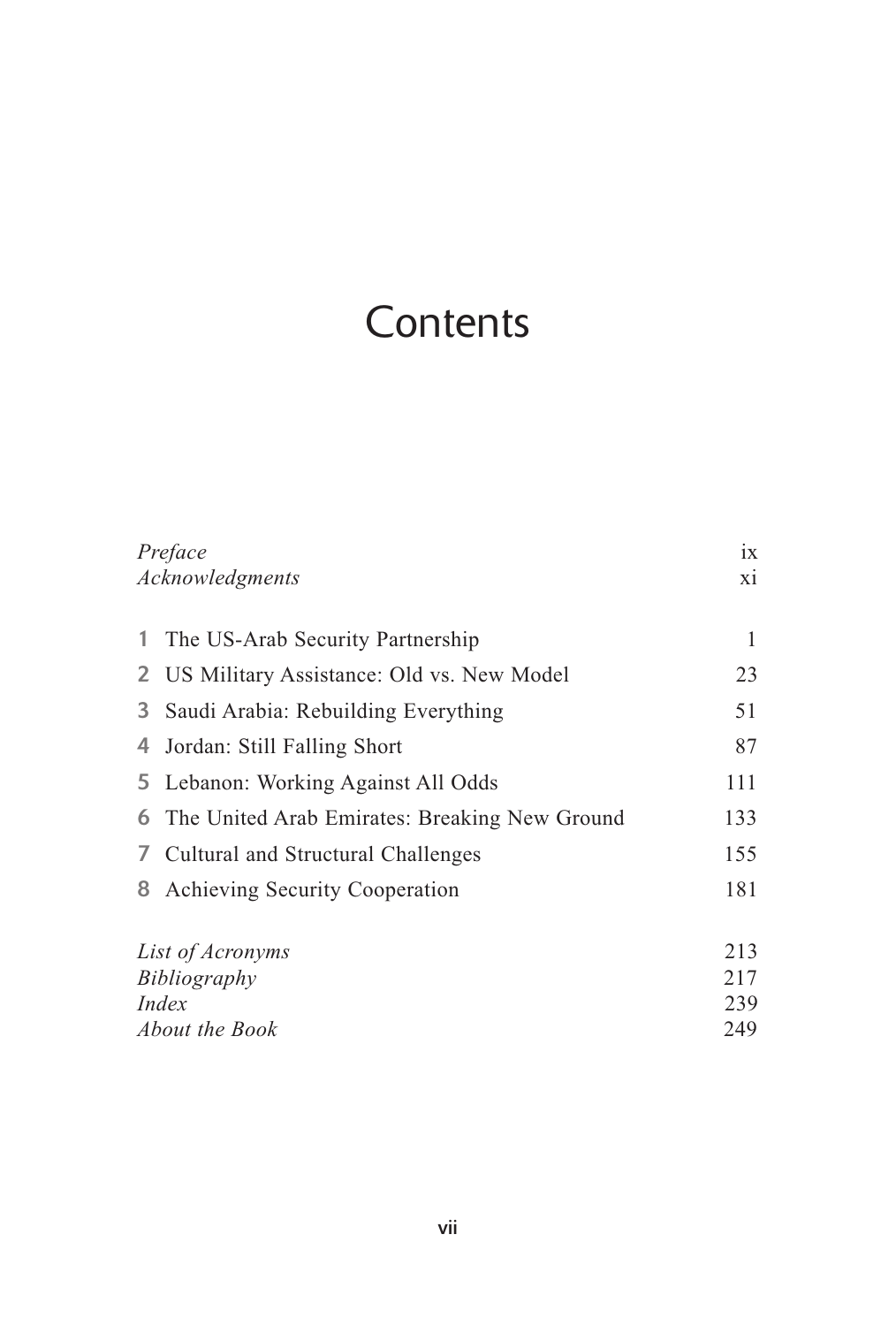# 1

## The US-Arab Security Partnership

TERRORISTS. INSURGENTS. PIRATES. MILITIAS. CRIMINAL NETworks. Mad dictators. Radical regimes. There is no shortage of odious actors constantly vying for influence, causing bloodshed, and sowing disorder in the Middle East.

Even for the United States, a power with vested interests and considerable military force in the region and beyond, that can be a lot to handle. And in fact, it has been. Washington would have been able to pursue a more sustainable policy in the Middle East and manage many of these problems with a bit more ease had it enjoyed stronger defense ties with its Arab friends. Yet, the reality is that no effective US-Arab defense bonds exist, like they do in the North Atlantic Treaty Organization (NATO), for example, and it is the relative military weakness of most of the Arab partners that has exacerbated all of the above-mentioned challenges, preventing the United States from drawing down in the Middle East to desired levels and pursuing its new, Asia-centric foreign policy priorities.

Why do America's efforts to help its Arab partners build military capability have such an unimpressive record, what can be done to improve this record, and why does it all really matter? These are the main questions I seek to answer in this book.

#### An Enterprise in Disarray

Ever since the Pentagon issued its 2006 Quadrennial Defense Review (QDR), there has been a flurry of US strategic documents emphasizing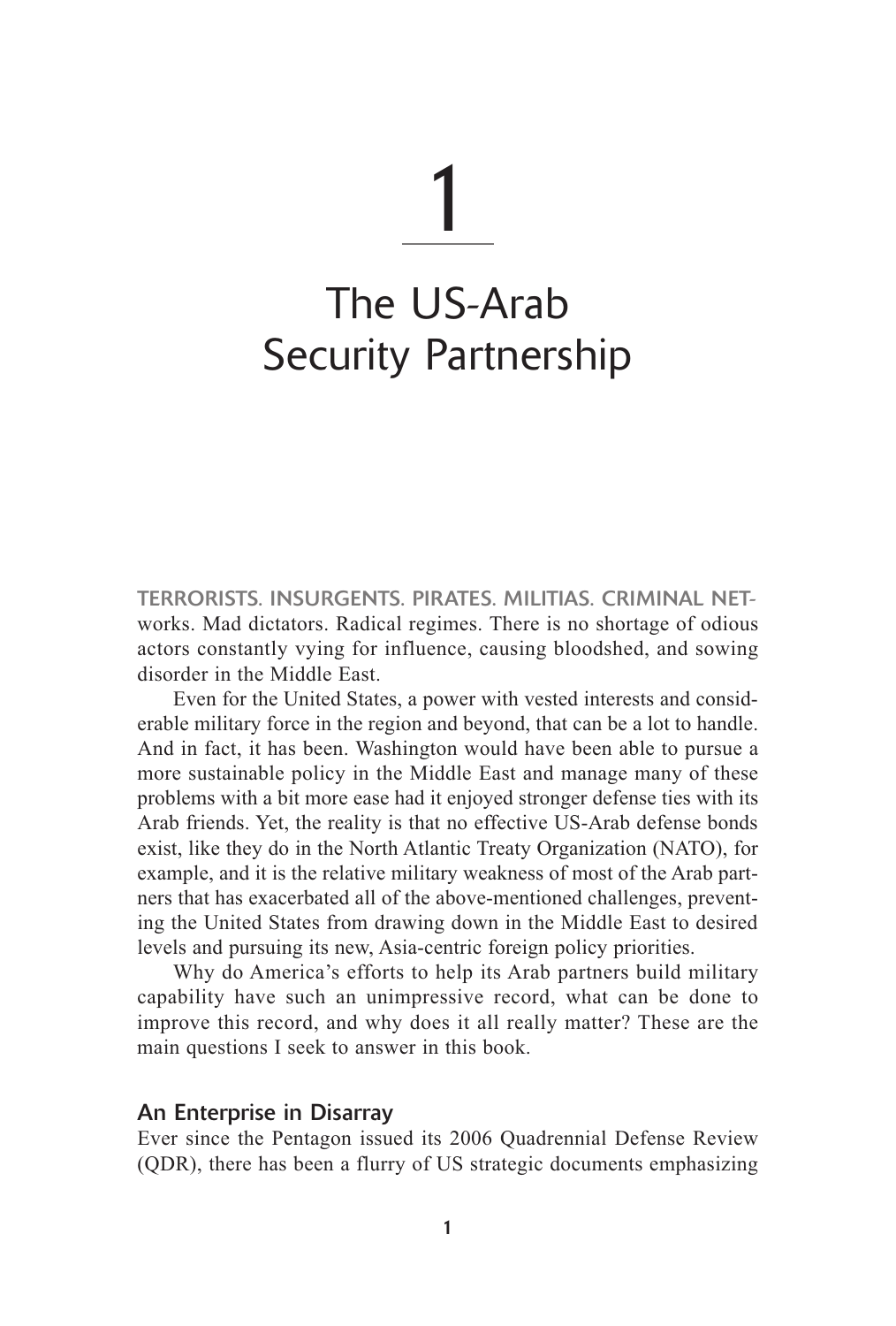the goal of helping to build the capabilities of foreign partners to promote collective action and burden sharing.1 Yet despite the increasing policy prominence of this objective, in the Middle East the fruits of this US effort have been underwhelming and at times downright embarrassing.

Just on Iraq alone, since the 2003 US invasion Washington has spent north of \$32 billion in military aid, and we know what happened during that period: Iraqi security forces melted away in 2014 as Islamic State fighters swept across Iraq.<sup>2</sup> Since then, the Iraqi government has done much better in fending off terrorists, but it has had a very hard time containing Iran-backed militant groups who have sabotaged politics in Baghdad and repeatedly targeted US personnel and interests using Katyusha rockets and explosive-laden and precision-guided drones.<sup>3</sup>

The picture in Afghanistan, where the United States sought for two decades to create strong local security forces that can protect the country from terrorists, is a lot bleaker. From 2002 to 2021, Washington spent more than \$83 billion in US security assistance to Afghanistan only to see the Afghan army disintegrate in a matter of eleven days after US troops withdrew from the country in August 2021 and the Taliban swiftly established control.<sup>4</sup> There are several reasons why the Afghan military fell, some having nothing to do with the Afghans and everything to do with US policy. But the outcome was hardly surprising. According to confidential documents obtained by the *Washington Post*, over all those years most parts of the Afghan military were "incompetent, unmotivated, poorly trained, corrupt and riddled with deserters and infiltrators."5

Though Iraq and Afghanistan are the latest and perhaps most troubling examples of unsatisfactory US military assistance programs in the broader Middle East, they are not the only ones. Consider Egypt, a major regional partner of the United States. The country is one of the largest recipients of US aid in the world, with \$1.3 billion per year in military assistance.6 Yet the Egyptians struggle in battling Islamic militants in Sinai and in securing their border with Libya. Although Egyptian soldiers are some of the bravest and most experienced in the region, they are poorly trained for counterinsurgency operations, and their Sovietbased doctrine is largely designed to fight the conventional battles of the past, not the hybrid threats of the future.

Then there is Saudi Arabia and its highly ineffective military campaign against Houthi rebels in Yemen since 2015, which until very recently was enabled by American bombs.<sup>7</sup> Many of Riyadh's air strikes, partly due to the Saudi pilots' unskillfulness despite years of US training and advice, have killed thousands of innocent Yemeni civilians, including children on school buses and elderly men in funerals, while also worsening a humanitarian catastrophe.<sup>8</sup>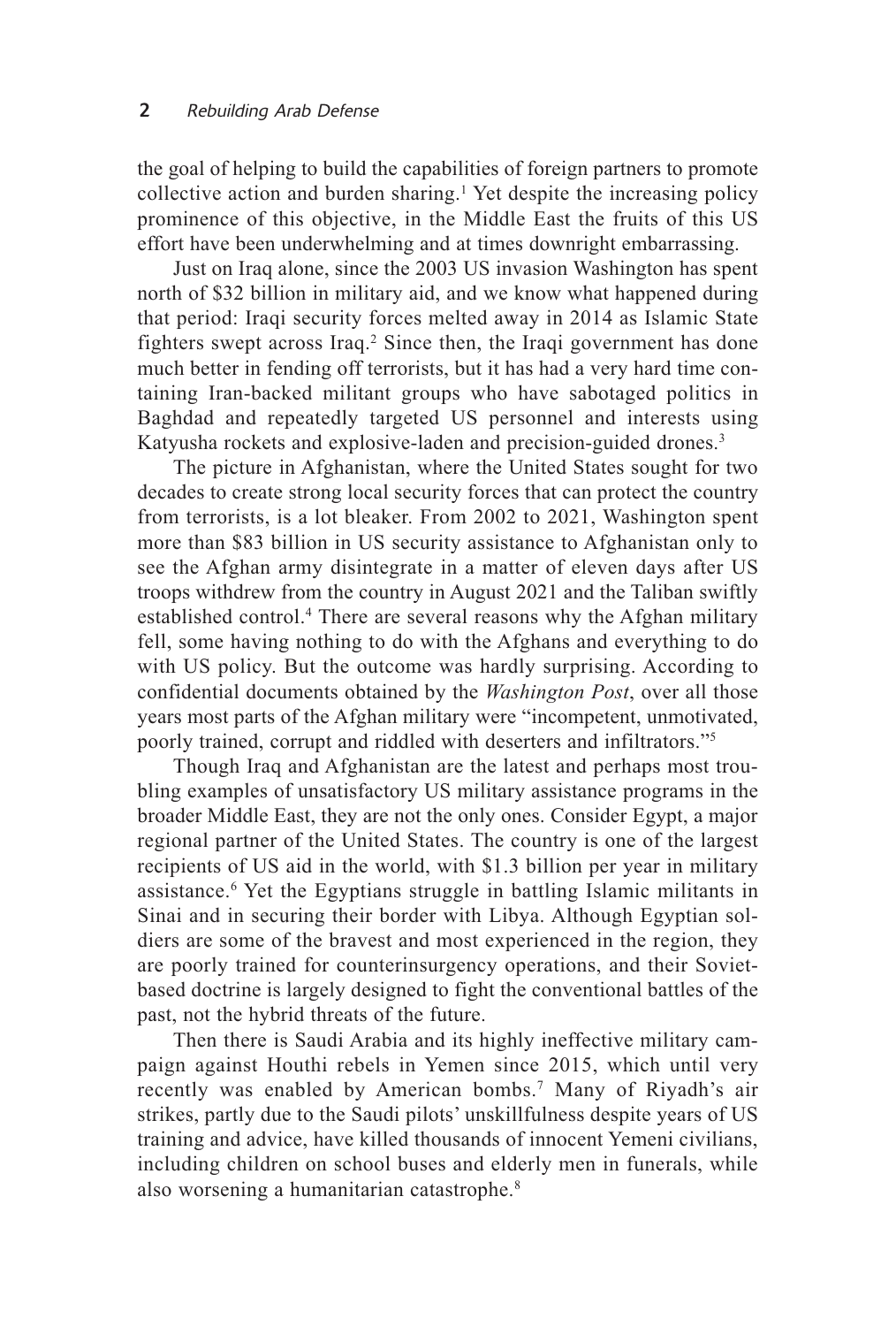The overwhelming unproductiveness of US military assistance programs in the Arab world has clearly manifested itself in various wars and US military interventions in the region. For example, during the Iran-Iraq War in 1980–1988, the Gulf Arabs were nowhere near capable on their own of deterring and responding to Iranian aggression and intimidation at sea, and as a result they had to rely almost exclusively on the United States for protection.

In 1990–1991, the majority of the Arab states provided Washington with diplomatic cover to defend Saudi Arabia from Iraqi leader Saddam Hussein and dislodge Iraqi forces from Kuwait. But in Operation Desert Storm, the United States did all the planning and the bulk of the fighting because it had no confidence in the abilities of its Arab partners. Whenever those partners took part in US-led military operations, they performed rather poorly even though they possessed a boatload of lethal and sophisticated American weapons.

One would think that roughly two and a half decades after Desert Storm, the Arabs would be stronger militarily, and Washington would enjoy greater success with its US military assistance programs in the region. However, Operation Inherent Resolve (OIR), the 2014 USenabled campaign to combat the Islamic State and destroy its caliphate mainly in Iraq and Syria, would clearly show otherwise.

Once it became clear to Washington that the Arab partners were in no position to stop this expanding terrorist army from wreaking havoc across the region and elsewhere, it had no choice but to step in forcefully and once again come to the rescue. Arab members of OIR did pack a punch from the air using their US-purchased fighter jets, but other than the Iraqis and a handful of Syrian rebels, they shockingly contributed almost nothing to the ground war, an outcome that much delayed military victory and raised the costs of war.

How did it all go so wrong? What can Washington do differently to achieve greater returns on its defense and security cooperation investments in the Middle East? What roles do the Arab partners themselves have to play in this process? And why does the issue of Arab military capability matter now more than ever for the United States and the region? I intend to address these increasingly important policy issues in these pages with candor, pragmatism, and humility.

#### Building Arab Military Capability Was Not a US Priority

To begin to understand why most US military assistance programs in the Arab world have gone awry, one has to address the basic issue of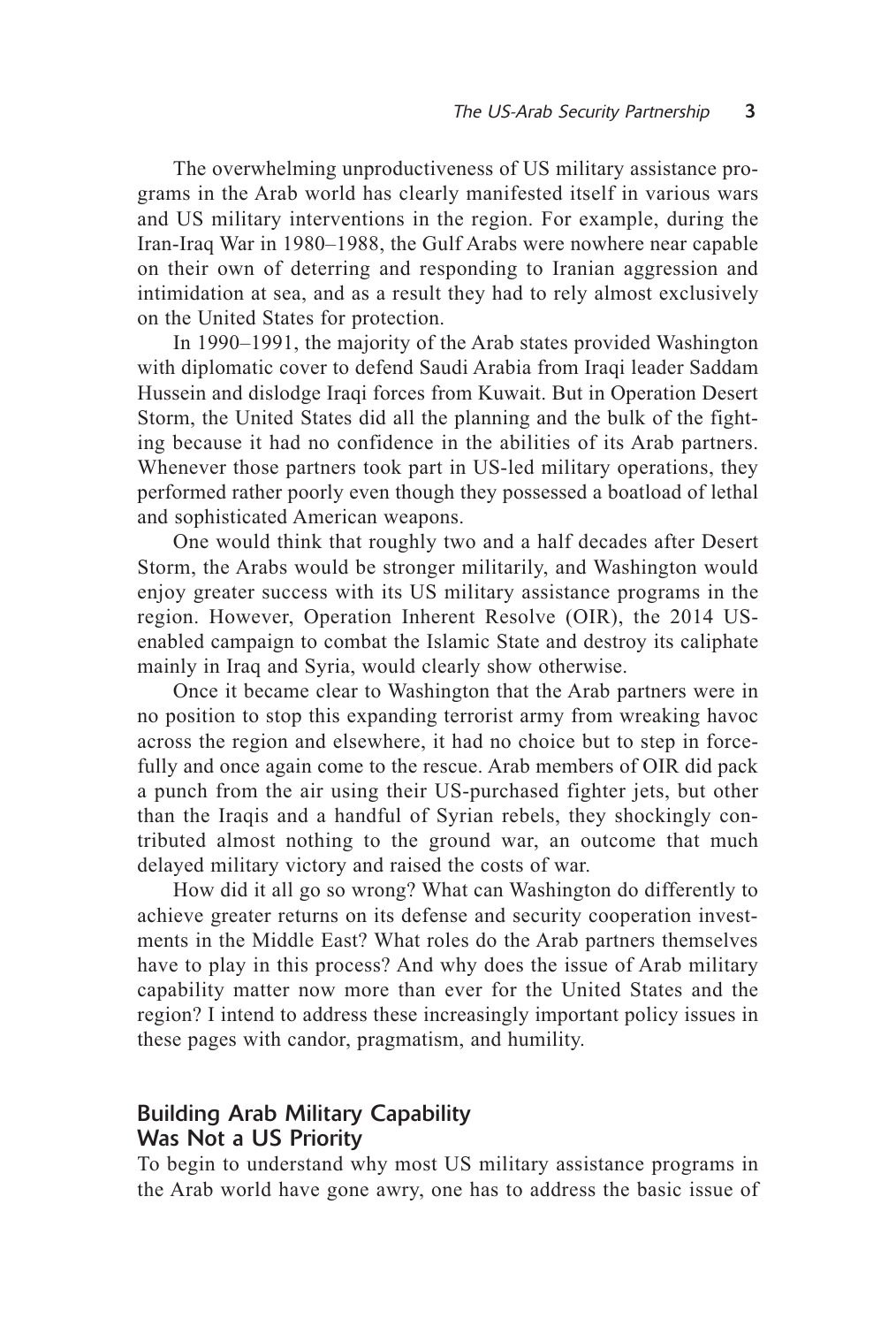willingness on the part of Arabs and Americans. Let's start with the American side. Until recent years, the Arab partners' possession of military capabilities that could be used to contribute to collective security interests was not a serious concern of Washington. Even more so, it was not an explicit goal or preference for three main reasons.

First, the Middle East was critical in US foreign policy for the better part of the twentieth century. Few regions were more indispensable to America's economic well-being and geostrategic position in the world than the Middle East. At the time, US interests centered on maintaining the free flow of cheap oil to the US (and international) economy, preventing any hostile power from dominating the region, and ensuring Israel's survival.

Because the stakes were so high and the margin for error was so small, Washington saw the need to adopt a more hands-on security approach to the region to protect its core interests there, eschewing any direct and substantial military help from less capable friendly powers, both Arab and non-Arab. Washington's priority vis-à-vis its Arab partners was not necessarily to strengthen their military capabilities, but rather to acquire access to their territories to permanently or temporarily station US troops and materiel and to get their permission to use their ports and airspace.

Arab money was another major motivation for the United States, and it was more valuable than Arab military capability. Washington needed its Arab partners' financial resources to wage war when necessary, like it did in Desert Storm, and to support various elements of the US defense posture across the region during peacetime. Kuwait, Saudi Arabia, and the United Arab Emirates (UAE) took on most of the costs of US military operations in Desert Storm, for example, all totaling \$84 billion in direct payments to the United States, Britain, and France.<sup>9</sup> In addition, the Saudis and the Kuwaitis covered the expenses—roughly \$51 billion—of logistical support for the hundreds of thousands of American and allied troops in Saudi Arabia.10 The Arab partners also bankrolled various US clandestine activities in the region that served collective security interests, such as the Central Intelligence Agency's (CIA's) Operation Cyclone in the 1980s—meant to kick the Soviet army out of Afghanistan—and more recently Operation Timber Sycamore in Syria in 2013—intended to combat al-Qaeda and the Islamic State.

But the US interest in and use of Arab financial resources extended beyond the military realm. A major reason why Washington sold arms to the Arabs in such large quantities was, and to a large extent still is,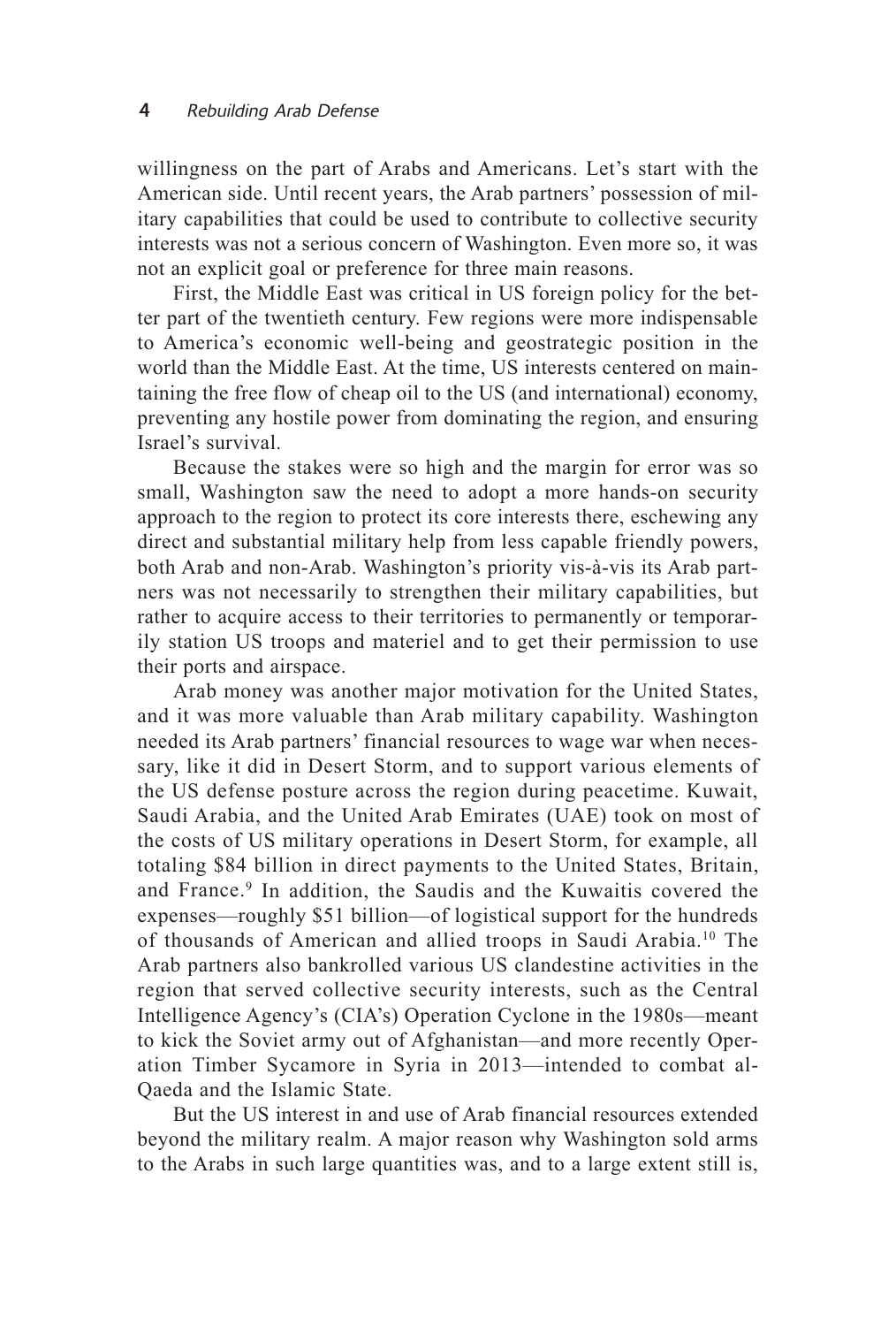because this pumped millions and then billions of petrodollars back into the US economy.

Second, the United States did not need much military help from its Arab friends because all its regional adversaries had vastly inferior military capabilities and thus did not pose significant security problems. Once the United States expanded its footprint in the Middle East following the issuance of the Carter Doctrine in 1980 and created a fullfledged regional combatant command three years later (the Rapid Deployment Task Force became US Central Command, or CENTCOM), it quickly attained regional military superiority. With it, Washington was able to contain and in some places even roll back Soviet regional influence, check both Saddam and the Iranian mullahs for most of the 1980s and 1990s, and liberate Kuwait from Iraqi occupation, all largely by itself. The US military also relied on minimal Arab military support to secure the critical waters of the oil-rich Persian Gulf.

Third, the United States was highly committed to preserving the Qualitative Military Edge (QME) of Israel. This is a US tradition that was written into law in 2008 but dates back to the Lyndon Johnson administration and has been honored by every US president since.<sup>11</sup> It means that Israel is to possess strategic and tactical advantages, enabled by the United States, that can help it deter its numerically superior foes and win in any conventional military confrontation.

In many respects, QME placed tangible constraints on any US attempt to seriously upgrade the military arsenals of its Arab partners. The idea was that as long as the Arab states were weaker militarily, they could not defeat Israel or threaten its existence.

#### Bolstering Self-Defense Was Not an Arab Priority Either

During that same period, the Arab partners, with the exception of Egypt and to some extent Jordan and Morocco, did not consider the development of indigenous conventional military capabilities as a pressing priority either. To defend themselves against external threats, they focused most of their efforts on incentivizing the United States to play the role of protector. And US policymakers much obliged because the US national interest commanded it.

If the United States needed access, basing, and overflight rights, that's what the Arab partners readily provided. They also purchased American arms, frequently and in big amounts, not necessarily to improve their own military abilities but to preserve their political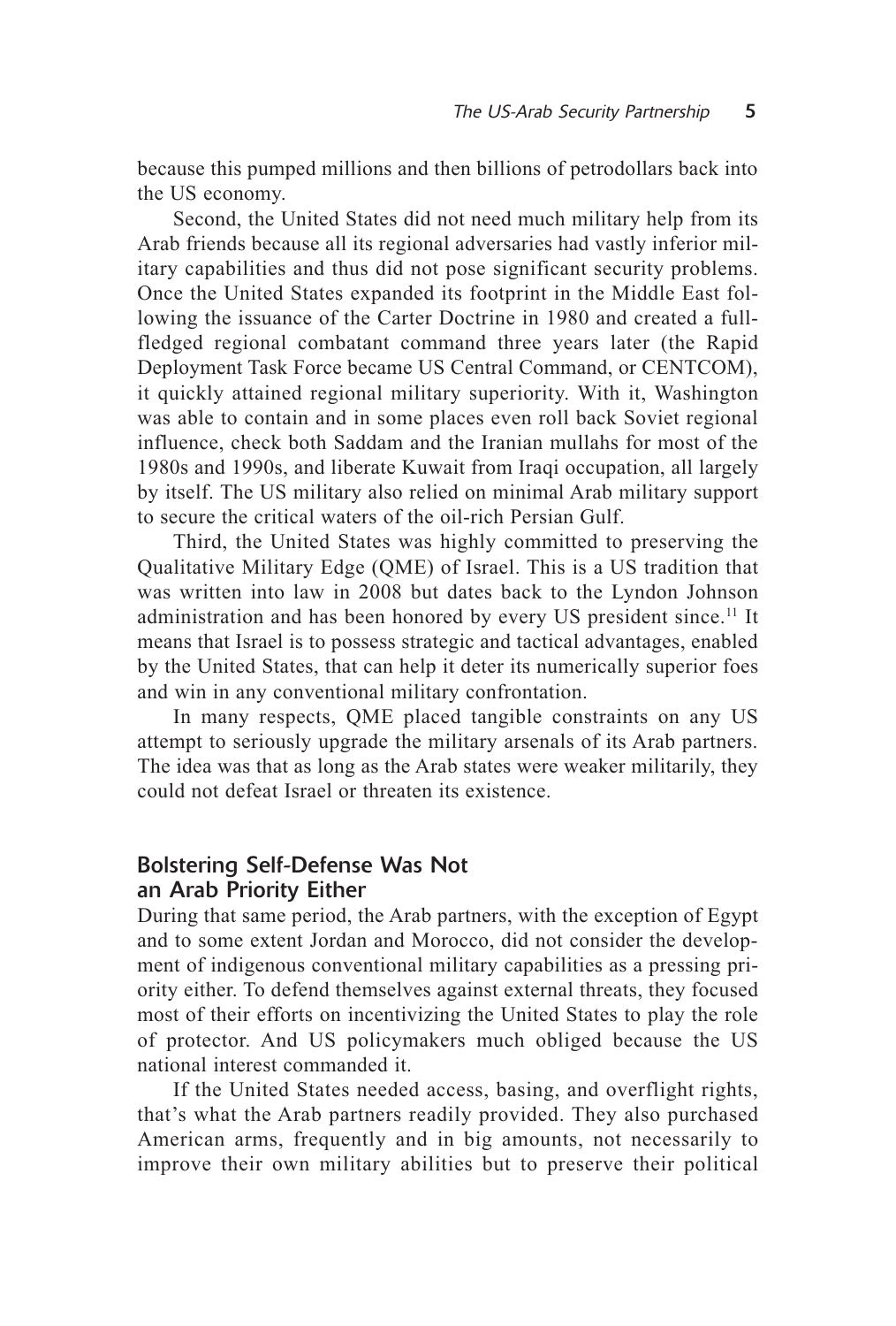equities in Washington and the special political relationship with successive US presidents. For the most part, the Gulf Arab partners had no intention of using the arms they bought from the United States. In many cases, Washington sold equipment to them with explicit agreements that the US military could use it if it needed to defend them, which was another incentive for the Americans.

The wealthier Gulf Arab states happily bought their security by financing a good bit of America's deterrence and war-fighting architecture in the region. Some—like Kuwait, the UAE, Saudi Arabia, and Qatar—continue to do so to this day. For example, Doha covered all the costs of construction of Al Udeid Air Base—CENTCOM's forward headquarters in the region and the home of the Combined Air Operations Center (CAOC)—spending \$8 billion since 2003 and committing another \$1.8 billion since 2018 to expand the facility.<sup>12</sup> Riyadh helped finance the US return to Saudi Arabia in 2019 after a sixteen-year absence,<sup>13</sup> and Abu Dhabi paid for the building of permanent structures at Al Dhafra Air Base, where the United States has anywhere from 3,500 to 5,000 American military personnel and periodically deployed F-22 Raptors.14

It's hard to fault the Arab partners for not prioritizing self-defense capabilities in the pre-9/11 era. The United States had not only a relatively large and powerful military presence on their soil but also the *willingness* to protect them at any time from outside aggression. Moreover, the external threats to the Arab partners' safety weren't unmanageable or acute, especially after Tehran was severely battered following the Iran-Iraq War, the Soviet Union disintegrated, and Saddam's army was crushed by the United States in the sands of the Kuwaiti and Saudi desert. Internally, although terrorism was always a problem, it was more or less contained and until the early to mid-2000s, with the exception of the 1979 seizure of the Grand Mosque in Saudi Arabia by armed Islamic radicals, did not pose an existential threat to Arab governments.

#### A Growing US and Arab Concern

Today, much of this Arab and American picture has changed. New priorities, challenges, and opportunities have emerged both in Washington and in the region, raising the strategic significance of Arab self-defense. Whereas US-Arab security cooperation was more or less a fiction throughout the twentieth century, in today's strategic environment both sides view it with a bit more seriousness and urgency.

First, there's a bipartisan consensus in Washington that the Middle East matters less to the United States in relation to other priority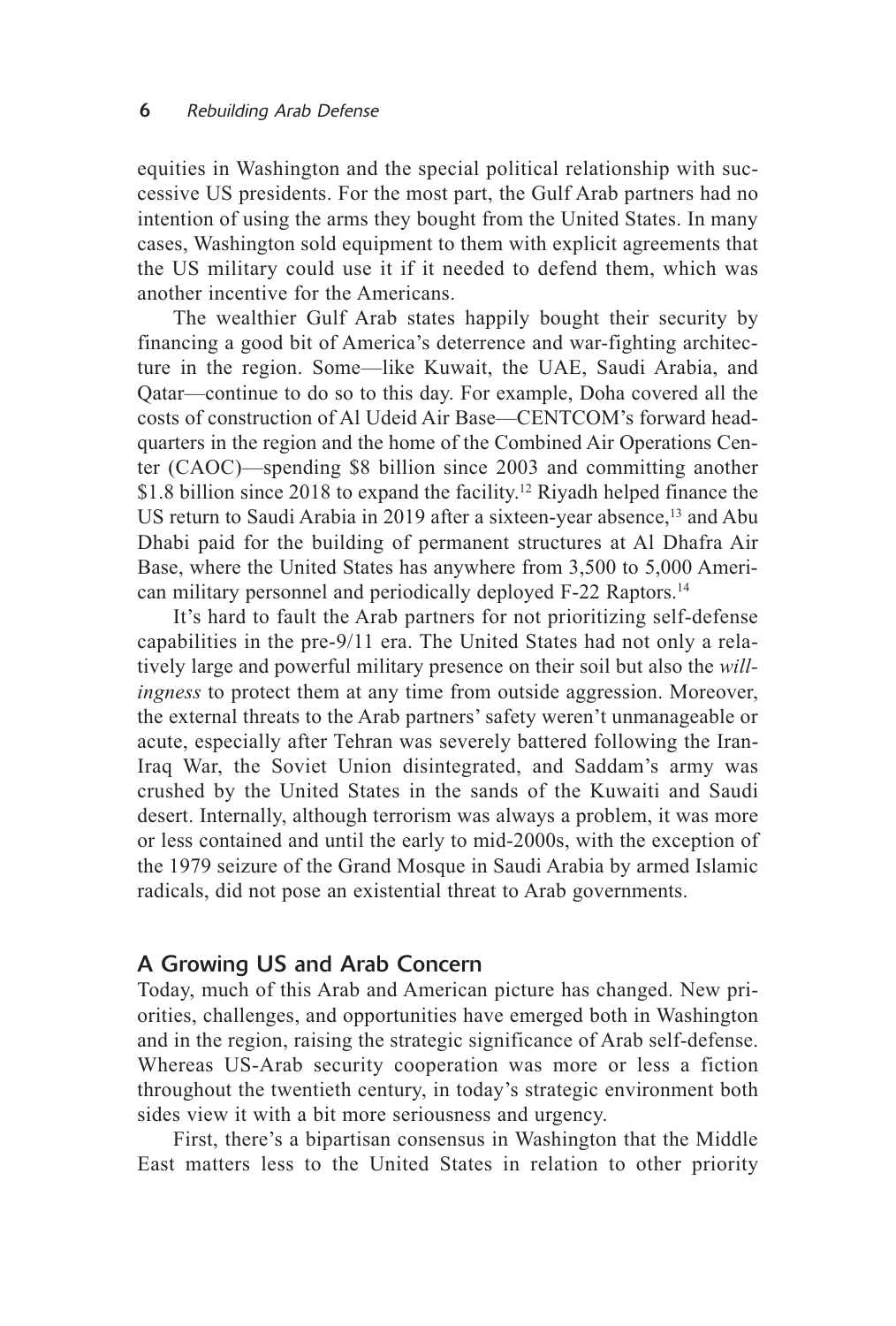regions. The region still impacts long-standing US interests, including the safety of the US homeland, the stability of world energy markets, and the security of Israel. However, an outsized US military presence in the region may no longer be needed to defend those interests. There is now a greater US propensity to involve Arab partners in regional security designs, and concomitantly, there is a lot more room for their military contributions than in previous decades.

As Washington seeks to deprioritize the Middle East and shift its attention to Asia, it desperately needs its Arab partners to be able to stand on their own feet and share the burden of regional security. The US thinking, sharpened in recent years, is that with stronger Arab partners, the United States can afford to reduce its military engagements in the region and allocate more resources to the Indo-Pacific and Europe.

Regional access, basing, and overflight continue to matter a great deal to the US military, but these tools can no longer be relied upon almost exclusively to provide security for the region. US political and military leaders increasingly recognize that Arab military capability could be an additional and untapped contributor that ought to be effectively integrated into America's present and future approach to regional security.

Second, threats to US interests in the region have grown significantly in part due to the emergence of new security vacuums caused by the collapse of governance in various parts of the Arab world following the 2011 Arab Spring. In addition, to improve their capabilities and more effectively pursue their strategic agendas, America's regional adversaries have acquired more advanced, lethal, and dual-use technologies.

Transnational terrorist entities such as al-Qaeda and more recently the Islamic State have spread quickly and struck in all four corners of the globe, most shockingly on US soil on September 11, 2001. Though their military and fundraising capabilities have been degraded lately thanks to various US-led counterterrorism missions across the region, including OIR, these resilient actors were able not too long ago to shake the foundations of the Arab state system, particularly in Iraq and Syria, and they could do so again if the political and economic conditions that led to their rise in the first place continue to go unaddressed. Militant proxies with allegiances to Iran also have proliferated and now operate with more potent arms and greater political influence in places like Lebanon, Syria, Iraq, Bahrain, and Yemen. They have either weakened or destroyed state structures, threatened their neighbors' borders, and served as hotbeds of violence and extremism.

Iran itself has expanded its military capabilities and is believed to have technically gotten closer to producing an atomic bomb.<sup>15</sup> It has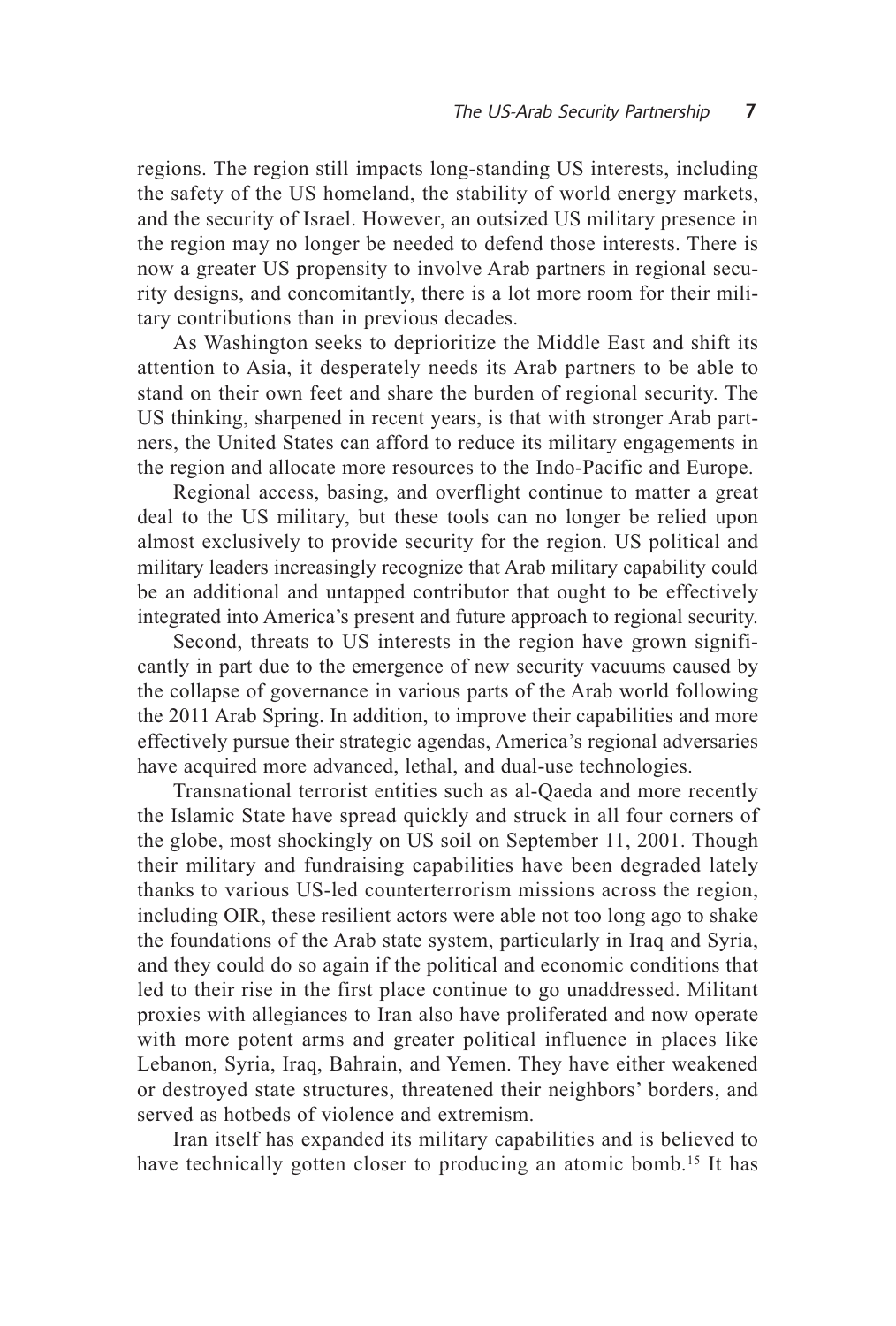improved the range and accuracy of its missiles, while also procuring unmanned aerial systems that today pose serious problems for the US military and Arab partners.<sup>16</sup> It has intensified its efforts to provide advanced arms and technical know-how to its allies in the region.17 And its elite military forces, the Islamic Revolutionary Guard Corps (IRGC), have gained expertise in cyber warfare and used it in offensive operations against Saudi Arabia, Bahrain, and others.18

The problem of piracy in the Red Sea, Arabian Sea, and Indian Ocean, once manageable, now has grown, threatening some of the world's most vital oil supply routes. Bolder and better armed and organized pirates operating in those areas have been able to conduct hijacking, kidnapping, and extortion operations against merchant ships using high-speed boats, night-vision equipment, waterborne improvised explosive devices, and sophisticated technologies including radar and Global Positioning System (GPS).19 These actors have exploited conditions of state failure and the absence of local law enforcement, especially in places like Somalia and Yemen.

Yet, the maritime threat is not limited to piracy. Iran is a menace too, and a much bigger one, frequently endangering commercial shipping in the Strait of Hormuz and the Persian Gulf. The country has enhanced its ability to hit military ships with longer-range and more precise antiship missiles and to plant more lethal sea mines to deter and deny US access to key Arab ports.20

Then there is Russia, who never had as firm and strategic a military presence in the region as it does currently. Thanks to its rescuing of Syrian dictator Bashar al-Assad from a growing insurgency that almost toppled his regime in 2011, Moscow now has a long-term footprint in Syria—a "permanent group of forces" at the port of Tartus and an air base in Khmeimim<sup>21</sup>—and in the natural gas–rich Mediterranean near NATO's southern flank. The conflict in Syria has allowed Iran and Hezbollah, who also sent troops to Assad's aid, to set up shop near the Israeli-occupied Golan Heights. Iran's fast-developing military infrastructure in Syria is a major concern for the Israelis, who often have resorted to force to manage that threat.

Third, QME, while still a sensitive issue in US Middle East policy, is not as rigid a political and legal requirement as it once was because of new regional dynamics and much-improved Arab-Israeli relations. Ever since Egypt and Jordan signed peace agreements with the Jewish state in 1978 and 1994, respectively—thus minimizing if not eliminating the chances of another major Arab-Israeli war—Washington has been more than willing to bend the QME rules to some extent and equip its Arab partners with more powerful arms.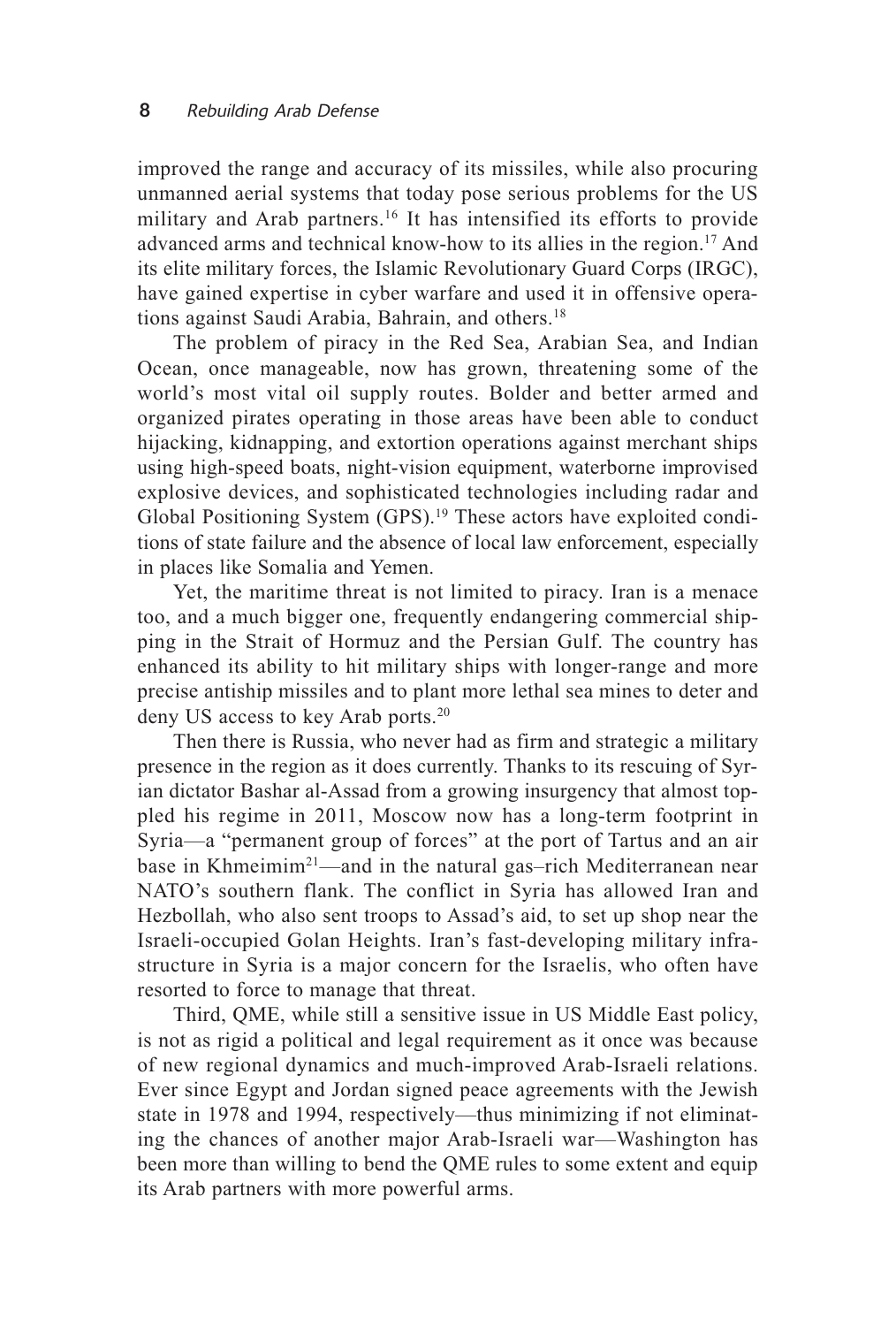This trend has accelerated recently with Washington agreeing to sell dozens of F-35 American fifth-generation aircraft to the UAE in a side deal to a historic normalization accord between Israel and the UAE in August 2020 (shortly after, Bahrain joined the so-called Abraham Accords and normalized its relationship with Israel).<sup>22</sup> That Israel didn't oppose the sale, as it often used to do (for example, the Israelis rejected, though ultimately failed to stop, the sale of sophisticated surveillance planes to Saudi Arabia by Ronald Reagan's administration in the early  $1980s$ ,<sup>23</sup> underscores how Arab-Israeli ties have changed considerably for the better.<sup>24</sup>

Today, Israel has key interests in common with several Sunni Arab states as both sides seek to deter and counter the same foes, be it Iran and its proxy network or jihadists belonging to al-Qaeda and the Islamic State. And with Washington's decision in January 2021 to move the military responsibility for Israel from US European Command (EUCOM) to CENTCOM, the opportunities for greater security cooperation between Israel and the Arab states abound.25

On the Arab side, the interest in developing stronger self-defense capabilities has gone through a remarkable evolution too. Decreasing Arab trust in US policy has been a major factor. This process may have started with the 2003 Iraq War, which several Arab capitals, including Riyadh, thought was thoroughly misguided and a major distraction from the bigger and more pressing challenge of the hostile regime in Tehran.

How Washington responded to the 2011 Arab Spring didn't help in bridging the gap either. The Saudis and the Emiratis accused the Barack Obama administration of failing to save the regime of their ally, Egyptian president Hosni Mubarak, from a popular uprising (whether or not Washington could have done that, even if it wanted to, is a separate matter). Riyadh also was furious and perturbed over the perceived lack of US support for the Bahrainis, whose monarchy in February through March 2011 was under siege by protesters, some of whom were linked to the Iranian regime.

Exacerbating the mistrust in US-Arab ties was the infamous "red line" fiasco in Syria in the summer of 2012 when President Obama suggested resorting to military force if Assad used toxic agents against those who wished to depose him.26 A year later, the Syrian leader did precisely that, killing more than 1,400 people with sarin gas.<sup>27</sup> However, Obama did not follow through with his threat, shocking many Arab and world leaders.

Yet, the one episode that most strikingly underscored the level of Arab concern over America's dependability as a protector is the fall 2019 attack by Iran against Saudi Arabia's oil infrastructure, to which President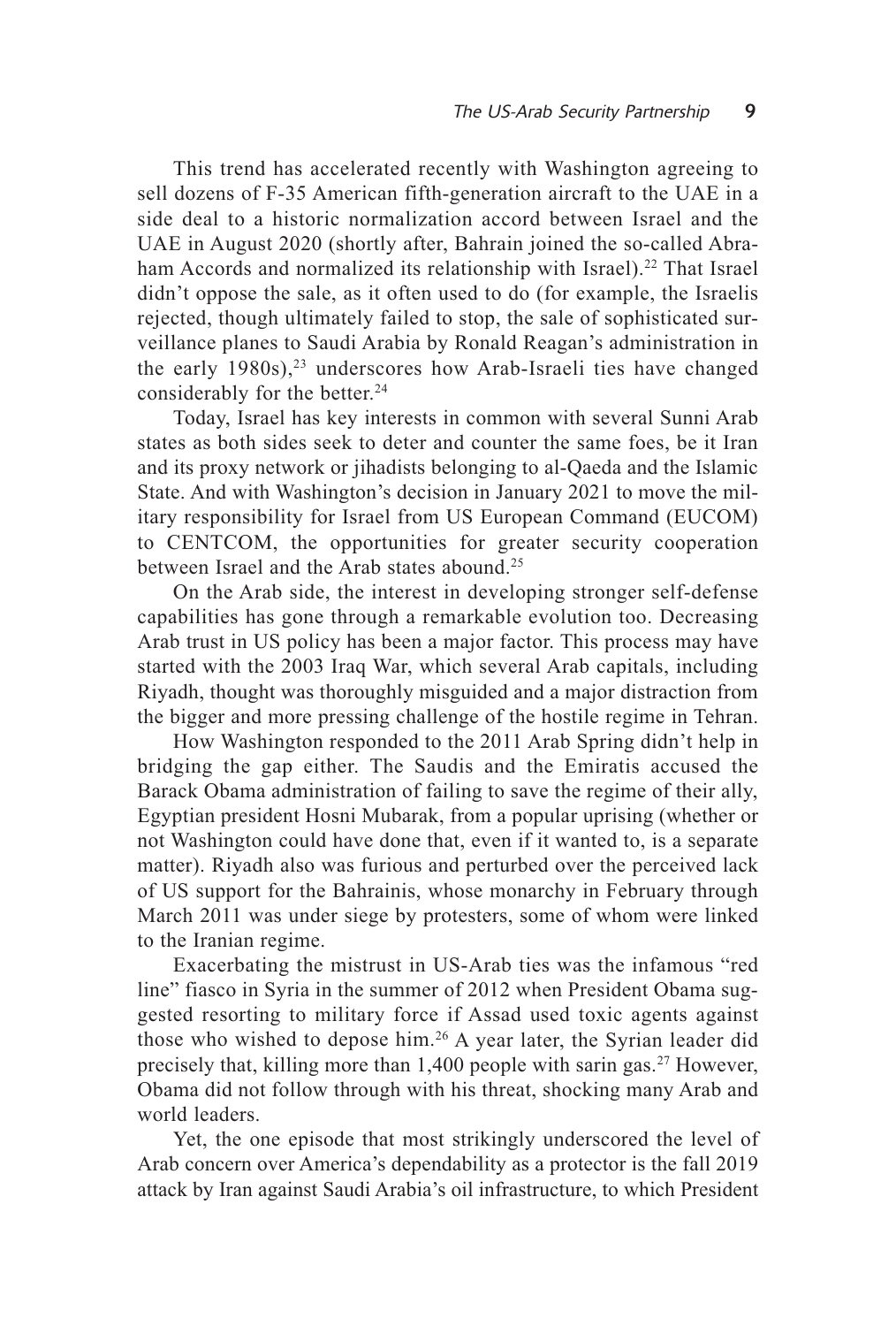Donald Trump did not respond. (Months later he went on to kill Iran's top military commander, Qassem Soleimani, but the operation arguably had nothing to do with the Iranian strike in Khurais and Abqaiq.)<sup>28</sup> This experience sent shivers down the spines of Gulf Arab monarchs who began to genuinely question America's security commitment.

Adding to those increasing Arab anxieties about American security reassurance is the reality that the domestic and foreign threats to the Arab partners' safety, as discussed previously, have proliferated. The growing problems of Sunni jihadism and Iran's intensified political violence in the region have compelled the Arab partners to get more serious about augmenting their self-defense capabilities and reducing their dependence on what they increasingly see, not unjustifiably, as an unpredictable and disinterested Washington.

#### Areas of Improvement

Where Washington needs Arab military help the most is, quite logically, in the one area where it has struggled the most: combating violent extremism. Improved Arab capabilities in law enforcement, intelligence sharing, counterterrorism financing, terrorism prevention, and deradicalization would go a long way toward effectively and collectively tackling this resilient phenomenon.

Border security in the region is another area desperately in need of better US-Arab cooperation. Porous and dangerous frontiers—a key source of instability across the region—require much more reliable Arab skills in reconnaissance, surveillance, rapid reaction, and counterinsurgency. Washington has no desire to deploy more American soldiers to the region to prevent smuggling and halt cross-border infiltrations and attacks against Arab partner interests. The Arab states have to be able to secure their own borders and protect their own populations from rebels, militants, and criminal networks.

To counter the growing missile threat of Iran, the United States needs its Arab partners to be able to leverage their advanced, US-made missile defense assets and, with US help, commit to the critical mission of regional air and missile defense integration.<sup>29</sup> This is an old, shared priority but one that has yet to be met. Without it, Iran will continue to have an offensive aerial advantage, which it remarkably demonstrated in its successful 2019 strike against Saudi Arabia's oil facilities.

Yet, it's not enough to wholly rely on defense to deal effectively with Iran's more powerful and accurate missiles. Deterrence has to be a big part of the equation too. And to create a stronger joint deterrent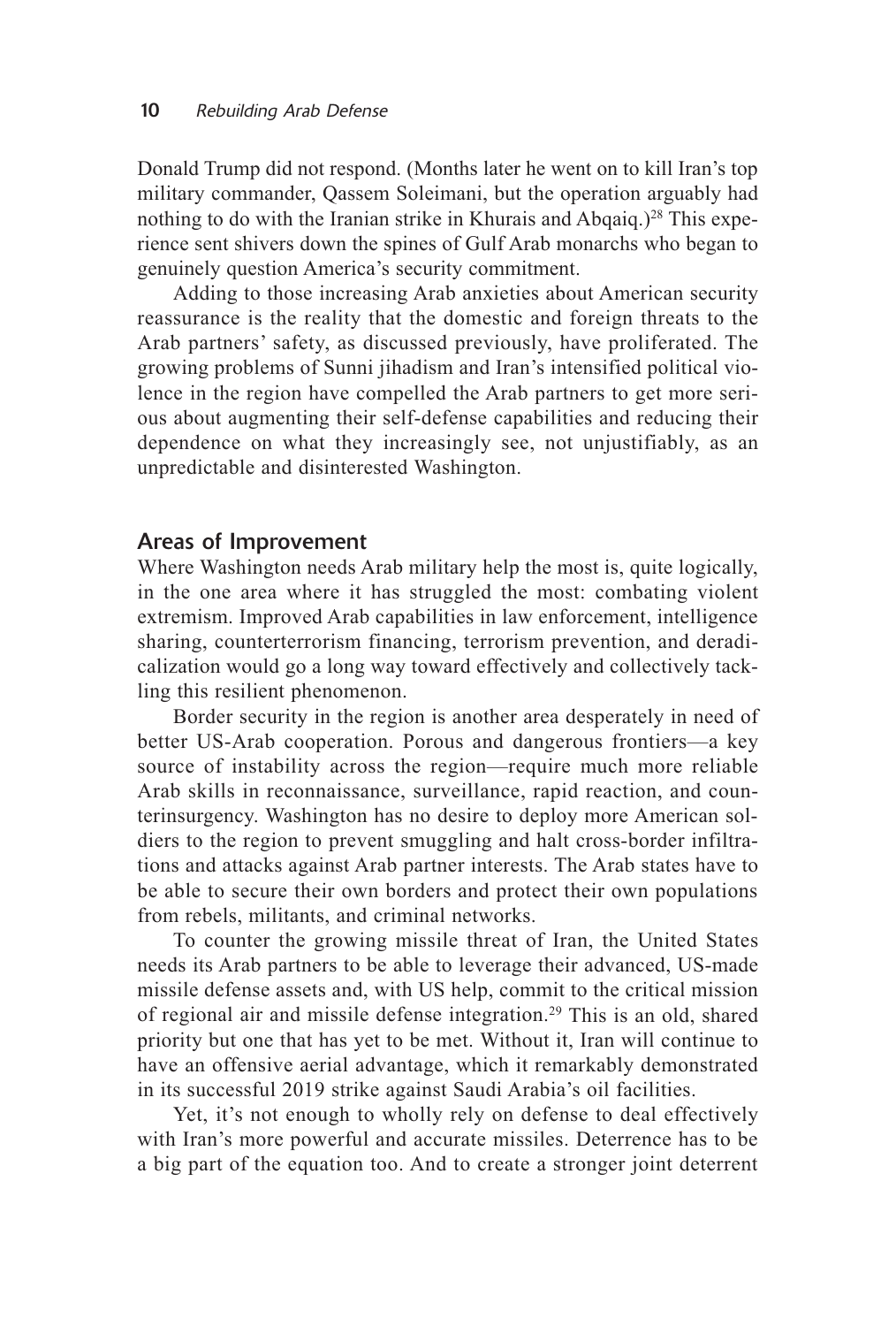against Tehran, the United States needs its Arab partners to more ably augment their offensive capabilities. Some of these partners, including the UAE, have more dependable air power capabilities than others.

At sea, the United States cannot further reallocate resources from the Middle East to the Indo-Pacific if it cannot rely more on its Arab partners' maritime forces to help police the regional waters.<sup>30</sup> Those Arab capabilities are slowly improving thanks to many years of cooperation with the Bahrain-based US Fifth Fleet.<sup>31</sup> However, the Americans are still doing the heavy lifting, and the Arab partners are still far from being able to take on more significant security responsibilities in those maritime areas largely because all of them have failed to make serious investments in naval power.

In the cyber domain, stronger Arab defensive capabilities are irreplaceable because, unlike other areas, the United States is simply in no position to directly contribute to the safety and security of its Arab partners. Washington can help with training and technology transfers, but it is not able to deploy a "cyber army" in the Middle East tasked with defending them against Iranian cyberattacks.

The United States may have American advisers embedded in the governments of some of these Arab partners, or American cyber experts based in US embassies in the region serving as liaison officers, but it doesn't have a cyber force constantly monitoring and responding to threats against Arab oil installations, power plants, and other critical infrastructure. Only the Arabs can be responsible for such missions and functions.

#### Defense Institution Building

Some US decisionmakers and military leaders are coming to grips with the reality that the old model of US-Arab defense and security cooperation—where, in short, the Americans pretended to teach and the Arabs pretended to learn—has expired. However, the question remains *how* the United States can transition to a new model—one that is responsive to its new global priorities and can strengthen Arab military power more effectively.

In my view, the chief lesson Washington can learn from its efforts thus far to assist its Arab partners in developing effective and sustainable military capability—which, for reasons laid out above, didn't really commence until after 9/11 and the 2003 Iraq War—is that transferring more arms and conducting more tactical and/or operational training, while politically, economically, and sometimes practically beneficial, on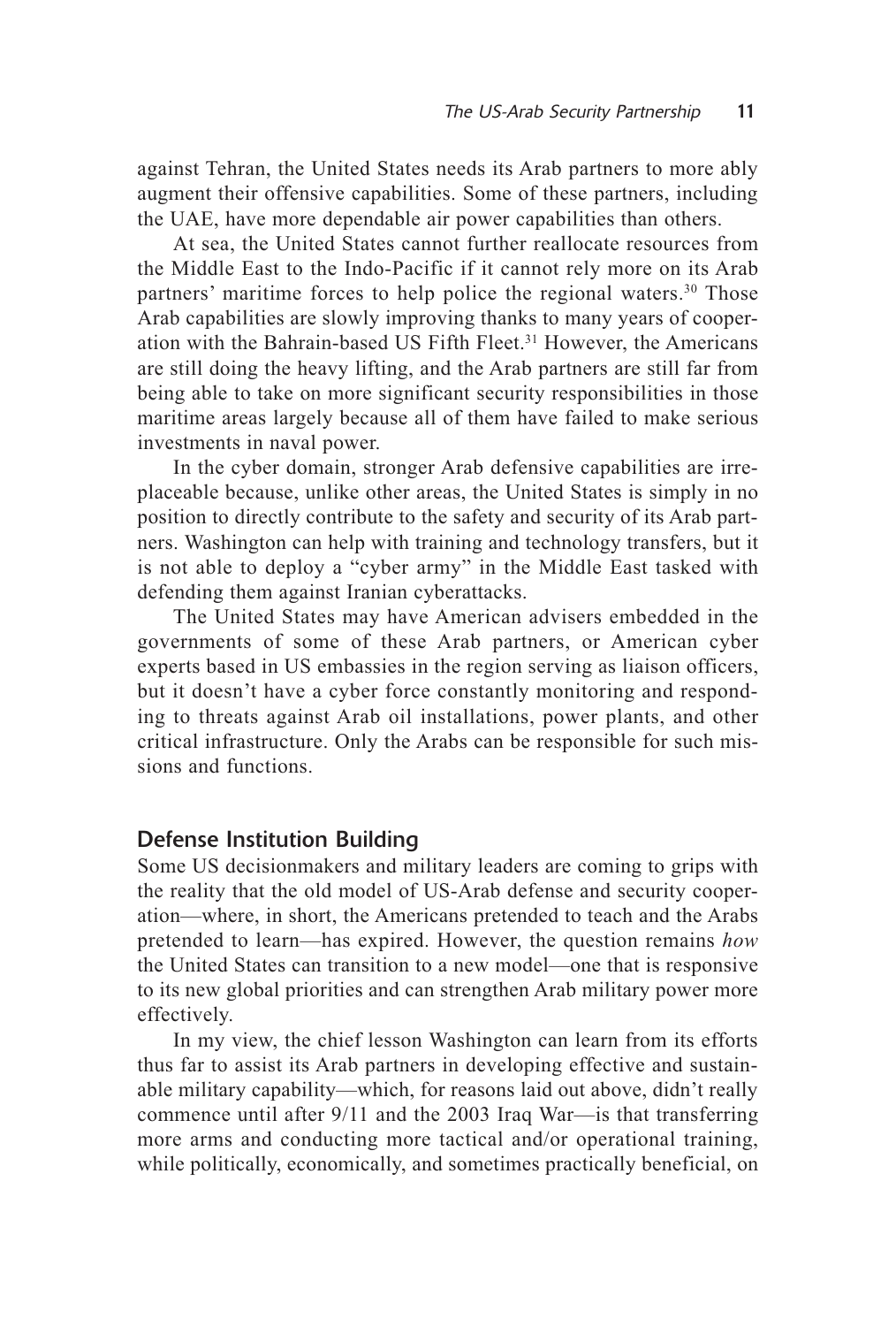its own is not going to make those partners more capable over the long run. That is my main argument in the book.

Defense institution building (DIB), also known as institutional capacity building (ICB), is the most critical ingredient that is missing or insufficiently incorporated into America's approach to strengthening the military capabilities of partners in the Arab world. The effects of this major shortcoming in US military assistance programs are more clearly felt in the Arab world (and other developing regions) because the Arab partners, unlike most NATO and other treaty allies of the United States, lack a proper civilian defense infrastructure to begin with and thus are less able to effectively absorb US equipment, technology, and advice.

Contrary to Britain, for example, which only needed American weapons to survive Adolf Hitler's vicious aerial bombing of London, the Arab partners need a lot more than US "tools" to "finish the job," as Winston Churchill confidently told Franklin Roosevelt at the height of World War II.<sup>32</sup> They badly need stronger defense institutional capacity to better employ and sustain the sophisticated military hardware, knowledge, and technologies they receive from the United States.

What is defense institutional capacity? It is a country's ability to create and enforce defense rules and effectively perform the critical duties of policymaking, planning, budgeting, managing, employing, training, equipping, and sustaining. It involves structures, norms, procedures, and most importantly people. It helps provide coherence and organization to the mission of national defense. Institutional capacity serves as the foundation of military capability development, which is the process to create the ability to deter and defend against threats and achieve a specified operational and/or tactical objective during wartime.<sup>33</sup> To attain a joint capability, the US military relies on the famous DOTMLPF-P formula, which stands for doctrine, organization, training, materiel, leadership and education, personnel, facilities, and policy.34 Each of these terms constitutes a critical element of defense institutional capacity.

Think of a business that is well positioned to create a product because it has a large financial endowment, relatively easy access to top raw materials, and the best engineers and designers in the world. Yet, if that firm does not have a coherent plan and effective mechanisms for quality control, accounting, human resource management, distribution, logistics, storage, and creative marketing and advertising, the odds are that it will not succeed in selling that product, generating profit, and sustaining its growth. This in a nutshell is the story of the armies of America's partners in the Arab world and other developing regions.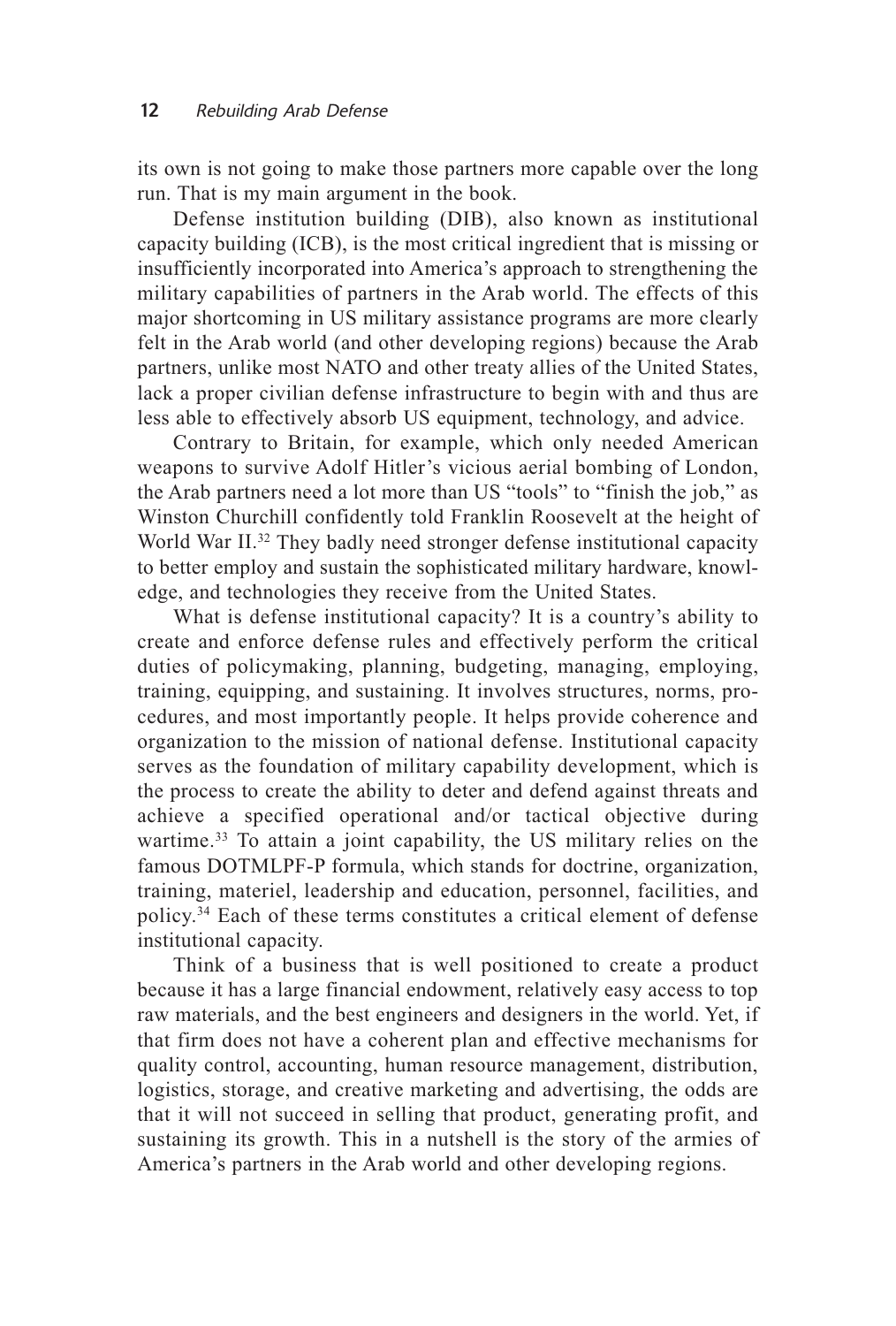Before I go any further, let me clarify right up front what defense institutional capacity can offer and, equally important, what it cannot. Defense institutional capacity, no matter how robust, does *not* guarantee military effectiveness. Neither does military capability, for that matter. Centuries of human warfare have taught us that it's one thing for an army to possess tools and skills and show high levels of military readiness, but it's another altogether to leverage all these assets and enablers and proficiently execute on the battlefield.

How the Arab states fight and why they display military ineffectiveness more often than they should is not the focus of this book. There is a growing body of analytical work, to which Kenneth Pollack has made an unparalleled contribution, devoted just to that particular subject.35 Instead, what I hope to do here is to try to modestly complement this scholarship with an examination of how the national defense establishments of the Arab states are postured *prior to* their armed forces entering the battlefield and firing a single shot.<sup>36</sup> The US military calls this Phase Zero, that is, "everything that can be done to prevent conflict from developing in the first place."37 It consists of activities meant to favorably shape the environment through better training, readiness, and management of national defense.

Existing analyses on civil-military relations in the Middle East explore parts of this dimension, but many areas remain understudied.<sup>38</sup> For example, Nathan Toronto's investigation of the relationship between human capital and battlefield effectiveness, in which he analyzes the experiences of Egypt, Turkey, the UAE, and others, is a welcome attempt to address this gap in the literature.39

Some armies are able to show degrees of operational and tactical effectiveness despite suffering from significant weaknesses in defense institutional capacity. The UAE's military intervention in Yemen in 2015–2020, hardly supported by its nascent defense-reform experiment, is a perfect example of that.<sup>40</sup> Egypt in the 1973 Arab-Israeli War is another (although some aspects of Egyptian defense institutional capacity, including strategic planning and military professionalization, had much improved by the time Cairo launched its operation).<sup>41</sup> It is also not uncommon for a country to have a highly functioning defense institutional apparatus, able to effectively plan, budget, force generate, manage, and run day-to-day affairs, but either suffer military defeat or perform poorly during combat. The list of historical examples here is quite long, with France in both world wars being a glaring one.

That said, it is generally harder to overcome operational challenges on the battlefield, especially during long and drawn-out military contests,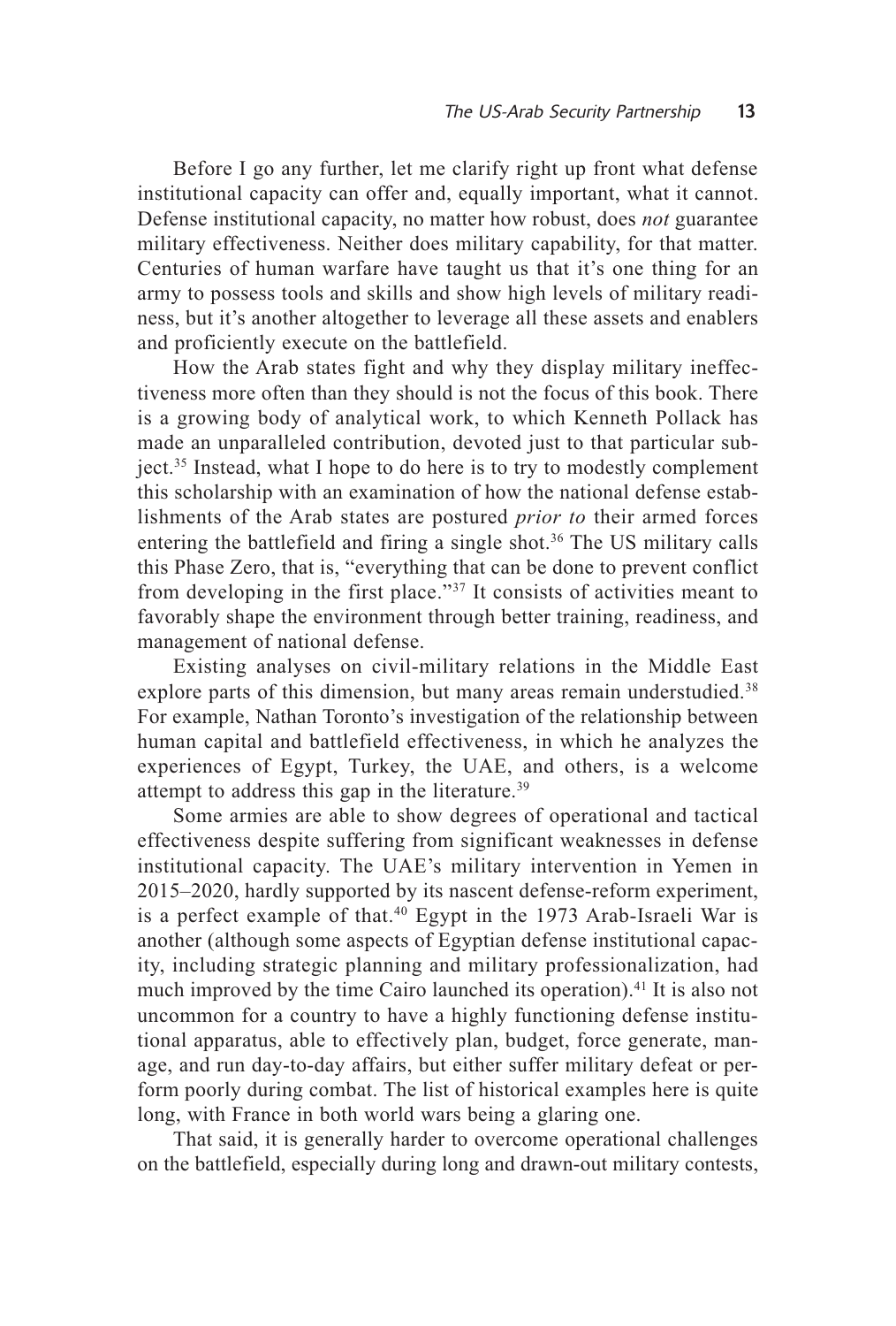and to achieve *strategic* victory with a dysfunctional defense institutional infrastructure. Weak defense governance was one important reason, for example, why both the Iraqis and the Iranians in their conflict throughout most the 1980s could not sustain their war machines or devise more effective military strategies and as a result each lost more than half a million men.42 It is also the same reason why the Saudis are still stuck in Yemen, seven years after they launched Operation Decisive Storm. Providing food and water supplies to soldiers; conducting search and rescue operations; issuing orders to and communicating with commanders in the field; moving men and materiel; fixing damaged equipment; rotating forces; acquiring, deploying, and integrating new weapons; and so on—all of these functions and many others require a measure of administrative capacity not only in the military but also in the larger civilian defense establishment (assuming one exists).

For the United States, Arab defense institutional capacity is vital because, at the very least, it allows the Arab partner to better utilize and *sustain* US military assistance. It bears repeating that better defense governance will not robotically enhance the Arab partners' fighting prowess. But it *does* put them in a better position to build military capability, a process itself that has an effect on their ability to conduct more effective operations. Better combat performance, partly resulting from meaningful institutional capacity investments over several years, is what the Lebanese military, for example, was able to show in its 2017 campaign against the Islamic State along the country's northern border.

#### US Security Cooperation Reforms

In Washington, some progress has been made over the past few years, both legislatively and bureaucratically, to steer military assistance programs in the Arab world and elsewhere in the right direction. In December 2016, Congress formulated a set of security cooperation reforms that were published in the Fiscal Year (FY) 2017 National Defense Authorization Act (NDAA). These reforms, designed primarily by the late senator John McCain and his staff, were monumental and unprecedented. They officially recognized for the first time in the history of US defense policy the strategic importance of integrating institutional capacity building into US security cooperation activities with allies and partners by codifying a stand-alone authority for the Department of Defense to conduct it—Section 332 of Title 10 of the US Code of Law. Moreover, the new, consolidated train-and-equip authority, Title 10's Section 333 (previously 1206), now requires the Department of Defense to certify it is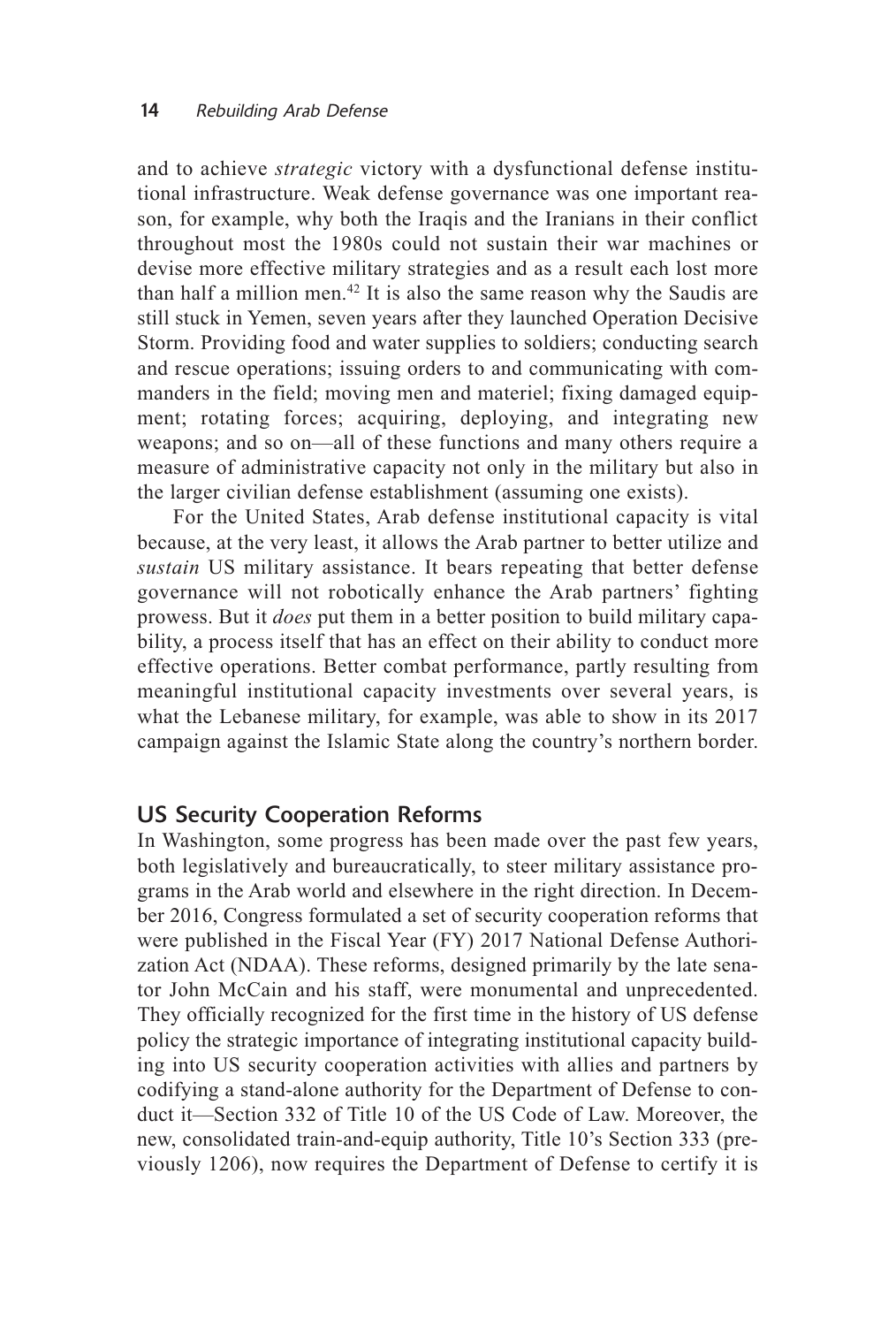undertaking defense institution building programs to complement trainand-equip efforts with foreign partners.

The gist of Congress's security cooperation reforms is that the United States would no longer throw money and hardware at its less capable partners around the world and expect them all of a sudden to become more competent and responsible fighters on their own. Rather, the United States would seek to help them develop the institutional capacities that are necessary to strengthen and sustain their national defense establishments, and it would establish mechanisms to assess, monitor, and evaluate its own assistance efforts in ways it had shockingly never done before, at least not systematically and consistently. Some of the fruits of this security cooperation reform process in Washington have been apparent in the region, as this book's case studies will demonstrate.

#### Lingering Challenges

Despite these positive changes in US security cooperation both on paper and on the ground in the Middle East, Washington's goal of helping its key Arab partners develop real military capability still has a very long way to go. The entire US security cooperation enterprise, of which defense institution building is now supposedly an integral part (at least by law), remains far too heavily biased in favor of US arms transfers and military exercises and insufficiently attentive to defense governance. The United States continues to provide copious amounts of lethal and sophisticated weapons to its Arab partners worth trillions of dollars with little regard to their capacity to use and maintain them.

There are multiple reasons for this, as I explain in Chapter 7, but it all starts with the acute lack of American leadership of security cooperation in the Department of Defense. There is no way defense institution building can become a firm and integrated part of the US security cooperation ecosystem, consistently preached and practiced, if there is no one at the top taking on the mantle of this crucial domain. And to this date, no one in the Pentagon has seriously assumed that responsibility.

The US military, which understandably has emphasized regional access and basing in security cooperation above all else, still dominates the planning and prioritization processes, partly because of the lack of effective civilian oversight in the Pentagon over security cooperation. Further, the Pentagon technically has no official strategy for security cooperation like it does for irregular warfare or cybersecurity, for example. As a result, there is some confusion and lack of clear guidance in the Department of Defense regarding how this increasingly important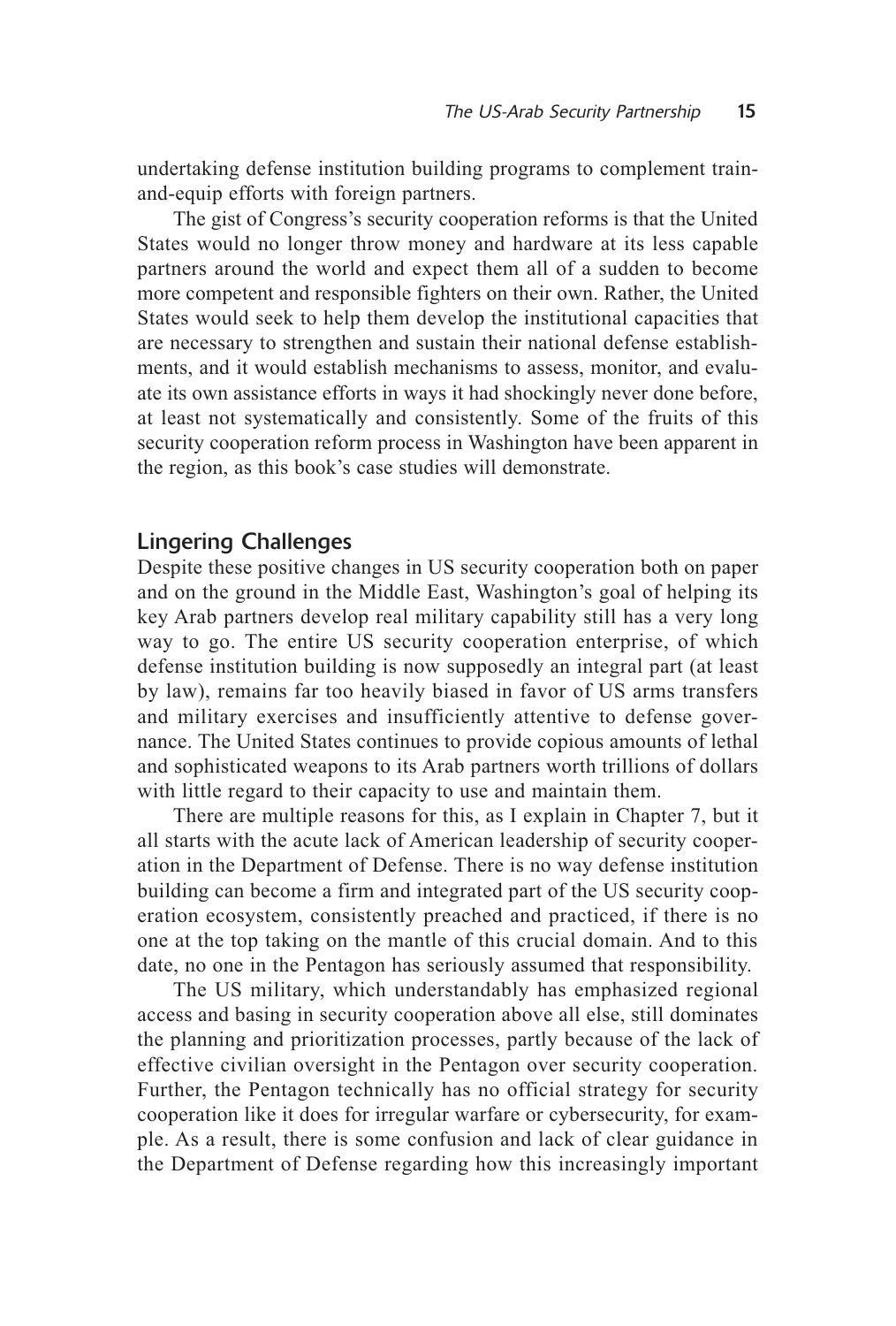functional area, especially as it pertains to institutional capacity building, is practiced with partner nations.

How Arab rulers assess the risks and rewards of defense institution building ultimately will determine the likelihood of success and failure of this process and whether or not it even takes off. The good news is that more key Arab leaders, including Crown Prince Mohammed bin Zayed of the UAE (known as MBZ), Crown Prince Mohammed bin Salman of Saudi Arabia (known as MBS), and King Abdullah II of Jordan are eager to reform elements of their defense establishments and to some extent reconsider the strict hierarchical structures their predecessors had imposed for many decades. The bad news is that the executional struggles of holistic military capability development among *all* of Washington's Arab partners are wide and deep. This is so for the simple reason that the Arabs have not worried about how to properly build military capability for many decades. And because of that, all of their defense institutions are a mess and in need of overhaul.

Not unlike their economies and various parts of their social and governance systems, the Arab partners' militaries and ministries of defense require *structural* reforms. Both the remarkable longevity of the Arabs' neglect of military capability development and the very dire state of their defense establishments should very clearly point to the fact that the journey of Arab defense reform will be a very long and demanding one.

Looking at the various elements of defense institutional capacity as laid out here, perhaps the most obvious and common Arab deficiency is in the area of acquisition. Even if someday they kick the habit of buying prestige US weapons they don't need, most if not all Arab partners are unable to effectively address their security requirements because they have largely dysfunctional and sometimes even nonexistent defense procurement processes. Saudi Arabia, Bahrain, Qatar, Oman, and Egypt are obvious examples.

The existing civil-military imbalance in the Arab world suggests that national defense governance is dominated by military personnel. Arab soldiers are responsible for not only fighting but also strategizing, planning, equipping, analyzing, managing, force generating, and intelligence gathering. Arab defense continues to receive very little guidance and input from defense and national security professionals because very few of those exist and even fewer are competent and empowered.

It's doubtful that any Arab defense establishment has useful job descriptions and qualification documents to attract the right kind of talent and assign them to the right job. As I will show in this book's case studies, abilities in this space vary across the Arab world, but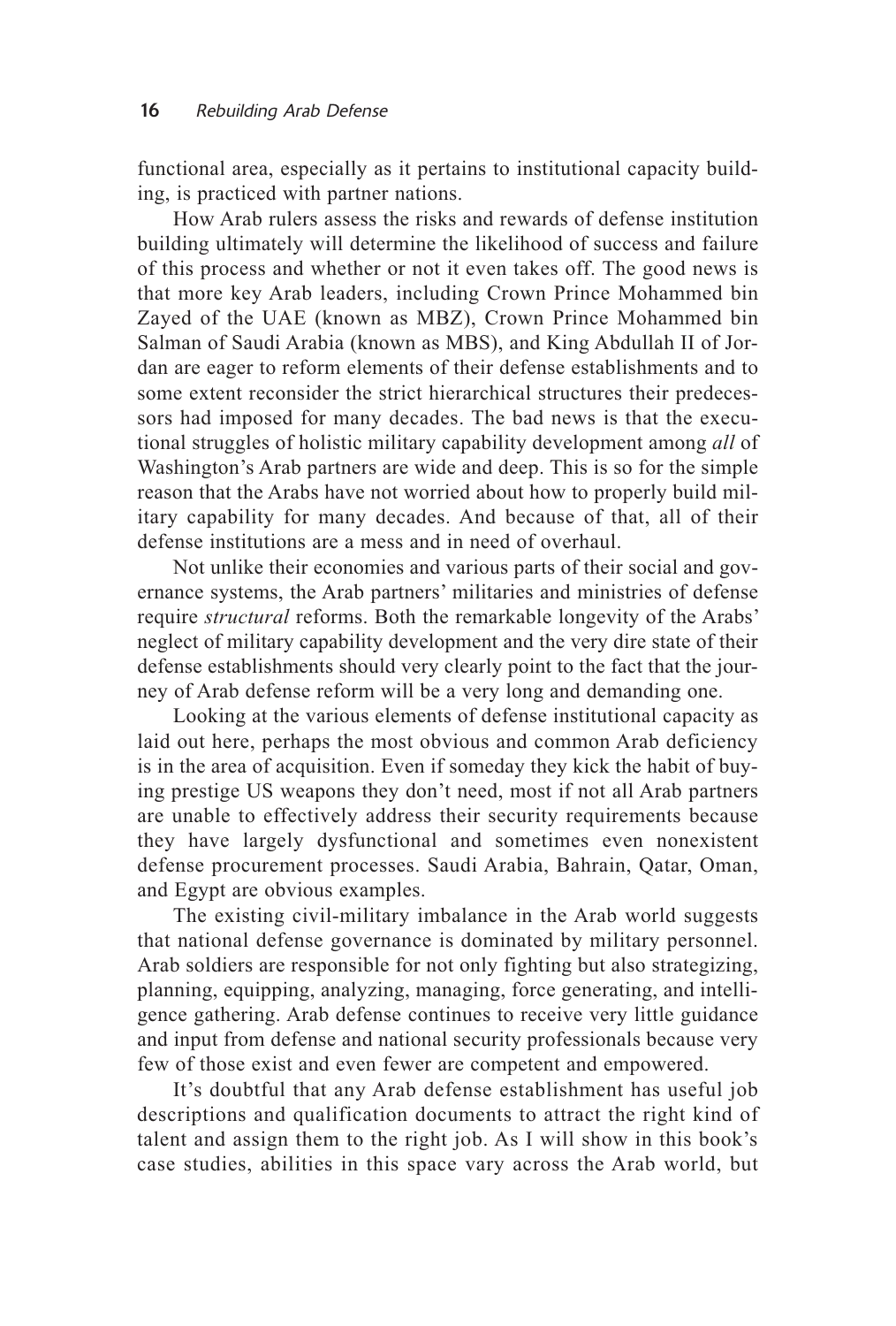only very little. Personnel development in most cases is not based on specific and strict merit criteria, and performance assessments are not standardized. Arab officers tend to be promoted primarily because they are loyal to the leadership, come from an influential tribe, and/or are connected to power circles.

Military universities and staff colleges in the Arab world range from awful to mediocre, and very few teach anything useful in the field of military sciences. Indeed, the educational material in military universities and staff colleges in the Arab world is not a dependable source of knowledge on strategic, operational, and technical issues for officers, noncommissioned officers (NCOs), and regular soldiers.

Managing defense resources is not the Arab partners' strongest suit either. Decades of wasted US military assistance funds by the Egyptians, the Bahrainis, the Omanis, the Jordanians, the Moroccans, and others offer plenty of evidence to support this argument. Accounting in Arab defense ministries is optional. Costs for military capabilities as well as the employment of such capabilities are hardly ever collected and analyzed, which has always made planning and budgeting for the future virtually impossible.

In terms of logistics, not one Arab partner has effective automated systems, proper inventory control and distribution, and enough stockage levels. Some, like the Saudis and the Emiratis, seem to be more interested lately in doing maintenance, repair, and overhaul, but their logistics systems, strategies, and workforces still require a ton of development.

Why the Arab partners run their defense affairs the way they do is no mystery. Their societal cultures and their bureaucracies are two important factors. An in-depth analysis of the role of culture, in all its different dimensions, manifestations, and levels at which it operates, is outside the scope of this book.43 I tip my hat to Pollack for taking on this vastly complicated issue with grace and precision. But suffice it to say here that Arabs, more so in government than in the private sector, tend to jealously guard information, memorize more than they engage in critical learning, shirk responsibilities, centralize decisionmaking, and insufficiently coordinate in group activities.<sup>44</sup> That's why the Arab bureaucracy, which at the end of the day is a reflection of societal and political culture, generally is hierarchical, inefficient, and inflexible.

Many of these cultural patterns are reinforced by the Arab rulers' priorities, which center on upholding political control and protecting economic privileges in the system. It's no wonder, then, that the Arab bureaucracy, without which defense institution building practically cannot be pursued, has historically underperformed.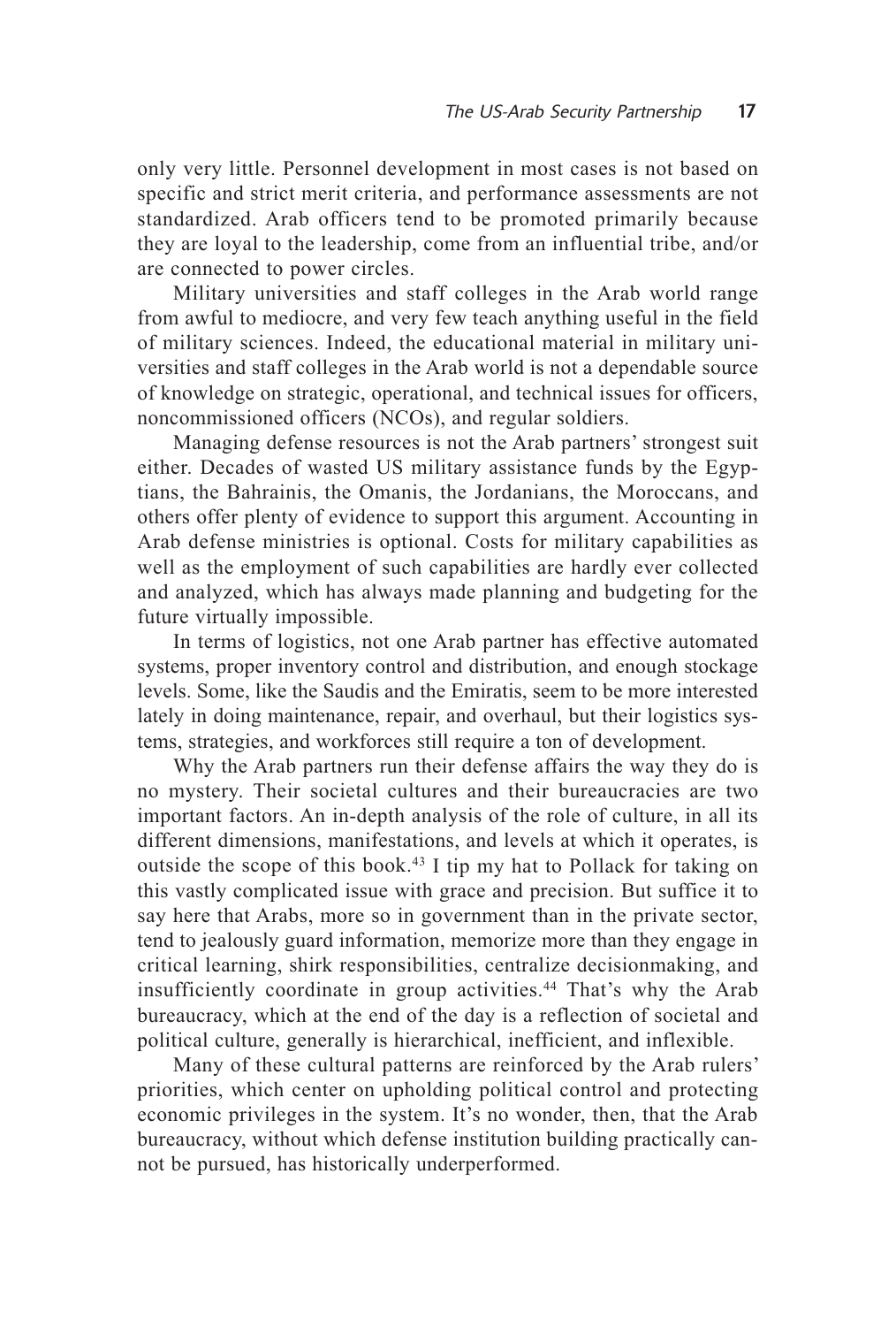That's not to say that the Arab bureaucracy is destined to frustrate all attempts at building Arab defense institutional capacity. Several examples of administrative success in the Arab world over many decades, including Egypt's Suez Canal and Aswan High Dam and Saudi Arabia's national oil company, Aramco, show that, if properly enabled and incentivized by political leadership, the Arab bureaucracy can be as competent and productive as any other in the world.

Arab governments and militaries have been unable to build stronger defense institutional capacity not because they do not know that there are different and better ways of doing things, but because that is how they have always done things, and they are comfortable doing them *their way*. In their eyes, they have not resisted "best" practices (as the United States sees it); they are resisting *American* practices. And they are not always wrong about that, because often what Americans claim are best practices are simply how *they* like to do things. Let's be honest, sometimes there is a good bit of illogic and inefficiency in the preferred approaches of Americans.

#### The Plan of the Book

The book proceeds as follows: In the next chapter, I begin by briefly discussing what US military assistance in the Arab world primarily consisted of from the 1970s to the early to mid-2000s. This is what I call the "old model" of US military assistance, where the train-and-equip approach reigned supreme in US policy and process. Then I examine how in recent years US officials began to incorporate some elements of defense institution building into US military assistance in the region. I highlight the drastic changes in US security cooperation policy since 2017, both legally and administratively, and introduce the concept of defense institution building, providing some historical background and defining various elements of this process.

After that, I assess the challenges and opportunities of US military assistance programs in Saudi Arabia, Jordan, and Lebanon—three countries that lately have shown more interest in defense institution building than the rest of America's Arab partners. I also shed light on the UAE and its own attempts in more recent years to create military capability and pursue some measure of defense reform without the official involvement or help of Washington. I have selected these countries as case studies because they have been more eager to comprehensively reform their defense and military structures than the rest of America's Arab partners.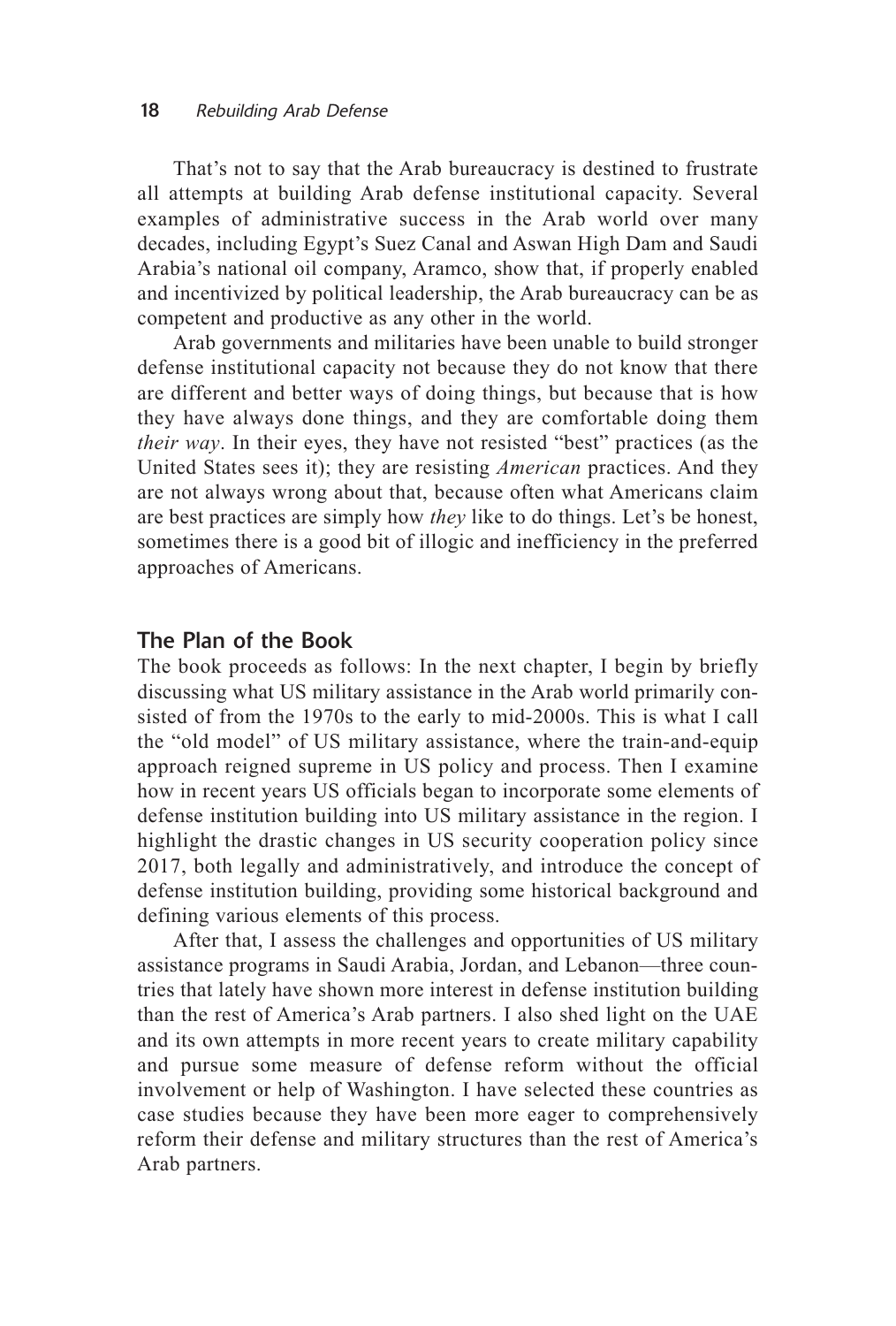Saudi Arabia (Chapter 3) is the model of dysfunctional US military assistance in the Arab world, representing everything that has gone wrong in US-Arab defense and security cooperation. In that respect, Saudi Arabia provides this book's baseline. Many of the insights gained from US-Saudi military ties very much apply to all other cases of US military assistance in the region.

In addition, Saudi Arabia is one of the most important and longstanding Arab partners of the United States. Therefore, success and failure in US-Saudi defense and security relations carry greater policy and strategic significance for Washington than in most other US relationships in the region.

Jordan's example (Chapter 4) is important because the country has occupied a special place in US foreign policy toward the Middle East for several decades. The Hashemite Kingdom's role in the Israeli-Palestinian so-called peace process and the direct impact of its stability on Israeli security continue to matter a great deal to the United States.

Jordan in many respects is similar to Saudi Arabia in terms of US military assistance, but also very different because Amman is a pure *recipient* as opposed to a buyer of US security sector assistance. This distinction and several others demand scrutiny because they have real implications for how Washington administers, and how Amman utilizes, US military assistance.

Lebanon (Chapter 5) is an interesting case from both an analytical and policy perspective in large part because of how peculiar it is. Indeed, even outliers have merit. The country suffers from old, structural problems that typically would make any external attempt at helping to rebuild its armed forces virtually impossible. And yet, over the past decade or so, Washington has succeeded in transforming the Lebanese military from an irrelevant force into a respectable and competent national institution. Important US lessons can be gleaned from the Lebanese example.

Finally, there is tremendous value in looking at the UAE example (Chapter 6) for two main reasons. First, the UAE today is the closest and most militarily dependable partner of the United States in the Arab world. How US military assistance may have contributed to the UAE's elevated status certainly is worth investigating.

Second, the UAE has been able to achieve a higher level of military effectiveness than that of all other Arab partners despite possessing some considerable, albeit not unique, gaps in defense institutional capacity. This outcome potentially challenges my main argument in this book, which emphasizes the role defense institution building plays in overall military development.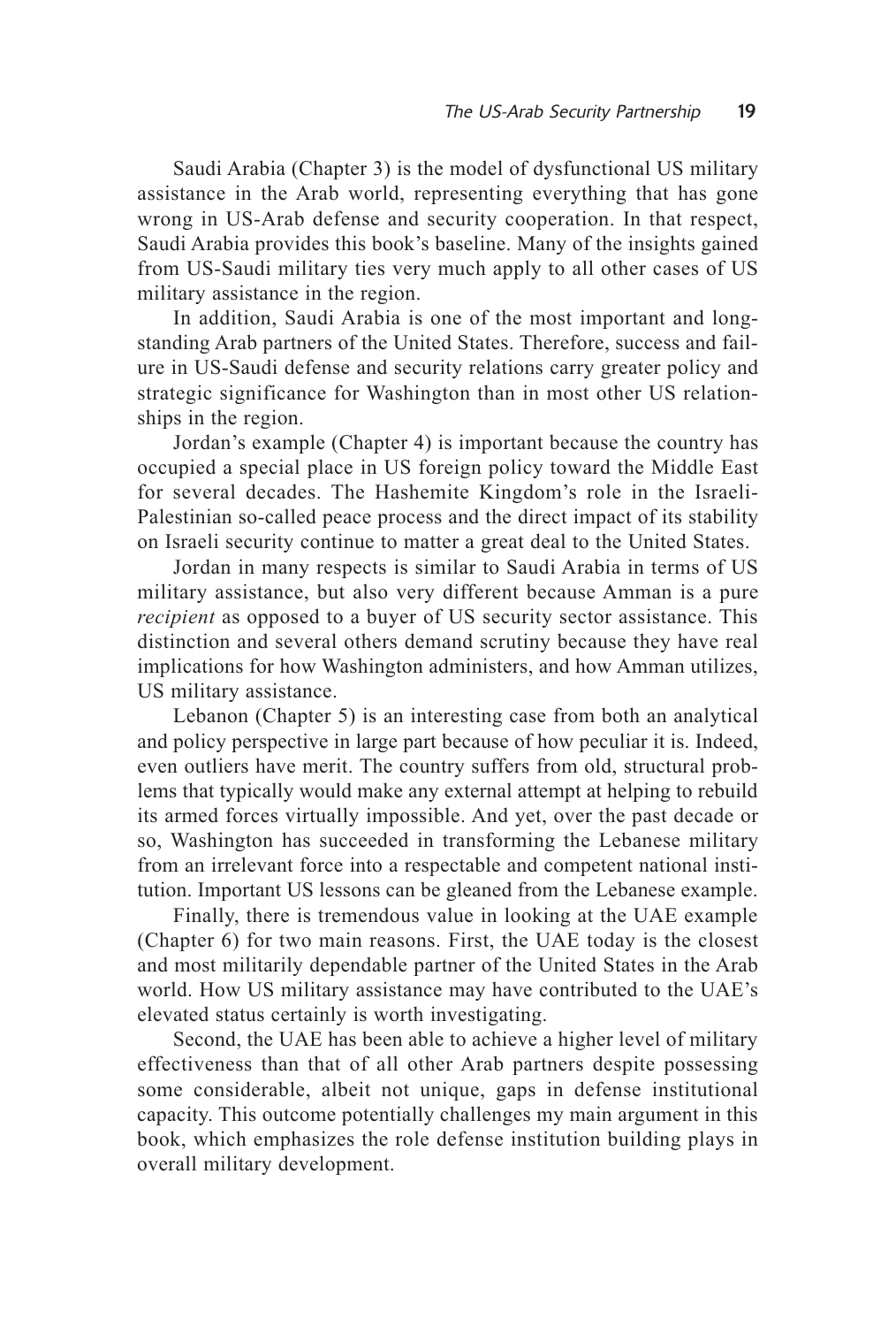In Chapter 7, I analyze more broadly the cultural and structural challenges of defense institution building both in Washington and in the Arab world. In Chapter 8, I conclude by identifying possible steps the United States and its Arab partners could take to develop Arab military capability more effectively. I also discuss the tradeoffs Washington might have to make as it seeks to build the military capabilities of its Arab partners, before tying the whole analysis to the important subject of the future of America's military presence in the Middle East, which is frequently in the US news headlines.

#### **Notes**

1. All US national security strategies and national defense strategies since have put a premium on that objective. US Department of Defense, *Quadrennial Defense Review Report*, February 6, 2006, https://history.defense.gov/Portals/70/Documents /quadrennial/QDR2006.pdf?ver=2014-06-25-111017-150.

2. CIP Security Assistance Monitor, "Security Assistance Database," Center for International Policy (CIP), accessed December 17, 2020, https://securityassistance .org/security-sector-assistance/.

3. Sangar Khaleel and Jane Arraf, "Rocket Attack in Iraq Kills a U.S. Military Contractor," *New York Times*, March 3, 2021; Jane Arraf and Eric Schmitt, "Iran's Proxies in Iraq Threaten U.S. with More Sophisticated Weapons," *New York Times*, June 4, 2021.

4. Tom Bowman and Monika Evstatieva, "The Afghan Army Collapsed in Days. Here Are the Reasons Why," NPR, August 20, 2021.

5. Craig Whitlock, "The Afghanistan Papers: A Secret History of the War," *Washington Post*, December 9, 2019.

6. Brad Plumer, "The U.S. Gives Egypt \$1.5 Billion a Year in Aid. Here's What It Does," *Washington Post*, July 9, 2013.

7. Ben Hubbard and Shuaib Almosawa, "Biden Ends Military Aid for Saudi War in Yemen. Ending the War Is Harder," *New York Times*, February 5, 2021.

8. Human Rights Watch, "Yemen Events of 2019," accessed February 25, 2021, https://www.hrw.org/world-report/2020/country-chapters/yemen#.

9. *NBC News*, "Splitting the Check: When Allies Helped Pay for Middle East War," September 14, 2014; Youssef M. Ibrahim, "Gulf War's Cost to Arabs Estimated at \$620 Billion," *New York Times*, September 8, 1992.

10. Ibrahim, "Gulf War's Cost to Arabs."

11. Andrew Shapiro, Assistant Secretary for the Bureau of Political-Military Affairs, "Ensuring Israel's Qualitative Military Edge," Remarks to the Washington Institute for Near East Policy, Washington, DC, November 4, 2011.

12. Karen DeYoung and Dan Lamothe, "Qatar to Upgrade Air Base Used by U.S. to Fight Terrorism," *Washington Post*, July 24, 2018.

13. Glenn Kessler, "Trump's Claim the Saudis Will Pay '100 Percent of the Cost,'" *Washington Post*, October 21, 2019.

14. United Arab Emirates Abu Dhabi, "2004 Report to Congress on Allied Contributions to the Common Defense: UAE Submission," WikiLeaks cable 03ABUDHABI5390\_a, December 23, 2003, https://wikileaks.org/plusd/cables /03ABUDHABI5390\_a.html.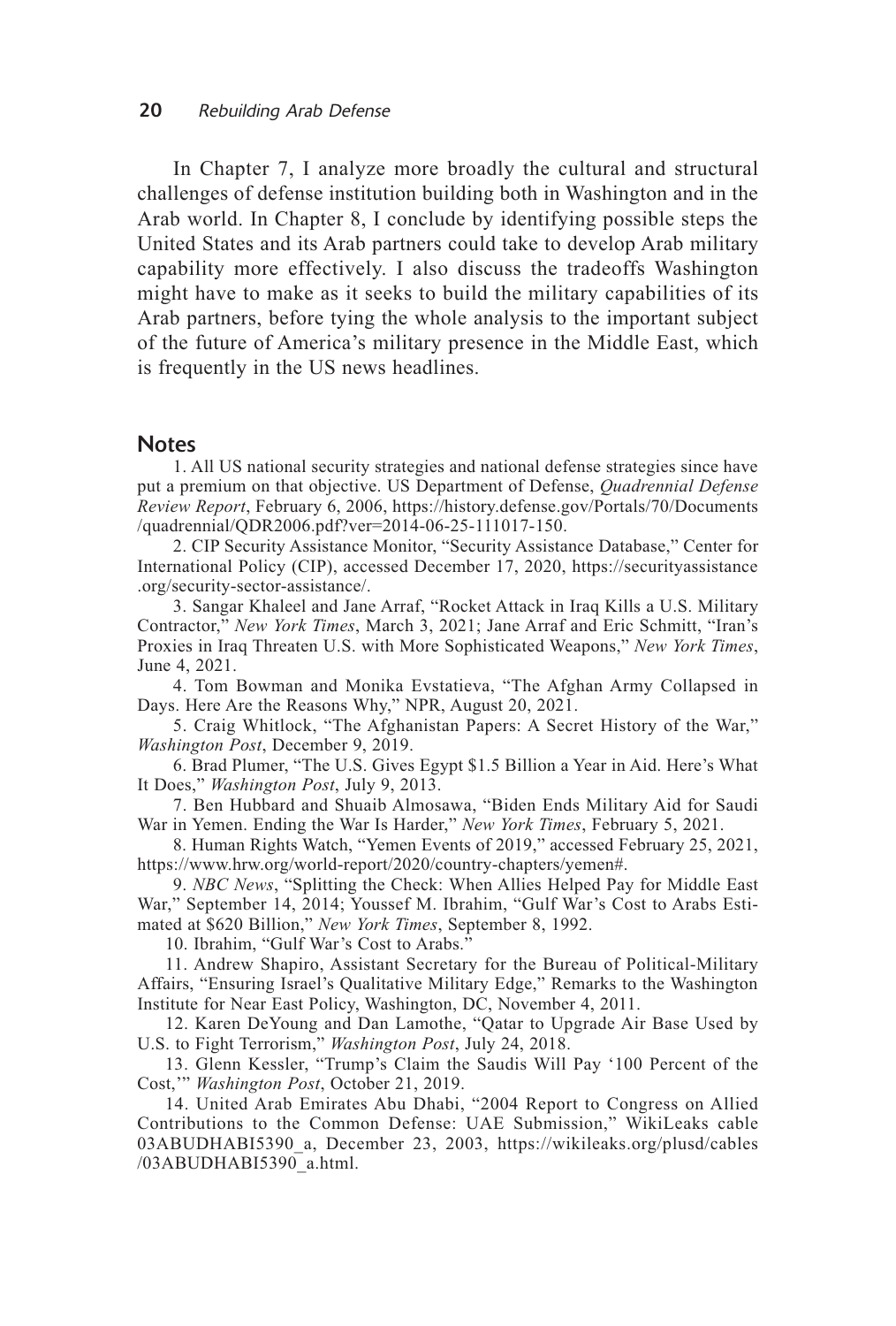15. David Axe, "Iran Is Close to Getting an Atomic Bomb—but It Could Still Choose to Stop," *Forbes*, February 9, 2021.

16. Bilal Y. Saab and Michael Elleman, *Precision Fire: A Strategic Assessment of Iran's Conventional Missile Program* (Washington, DC: Atlantic Council, September 2016); Douglas Barrie, "Iran's Drone Fleet," *Iran Primer* (United States Institute of Peace), August 20, 2020, https://iranprimer.usip.org/blog/2020/aug/20/irans-drone-fleet.

17. Claire Parker and Rick Noack, "Iran Has Invested in Allies and Proxies Across the Middle East. Here's Where They Stand After Soleimani's Death," *Washington Post*, January 3, 2020.

18. Kate O'Flaherty, "The Iran Cyber Warfare Threat: Everything You Need to Know," *Forbes*, January 6, 2020.

19. Rick "Ozzie" Nelson and Scott Goosens, *Counter-Piracy in the Arabian Sea: Challenges and Opportunities for GCC Action* (Washington, DC: Center for Strategic and International Studies, May 2011).

20. Anthony Cordesman, *The Iranian Sea-Air-Missile Threat to Gulf Shipping,* with Aaron Lin (Washington, DC: Center for Strategic and International Studies, February 2015).

21. Joseph Trevithick, "Russia Is Extending One of the Runways at Its Syrian Airbase," *War Zone*, February 5, 2021.

22. Michael Crowley, "Israel, U.A.E. and Bahrain Sign Accords, with an Eager Trump Playing Host," *New York Times*, November 11, 2020.

23. Lee Lescaze, "Hill Battle Looms as Reagan Proposes Sale of AWACS to Saudis," *Washington Post*, August 25, 1981.

24. Dan Williams, "Israel Will Not Oppose U.S. Sale of F-35 to UAE," Reuters, October 23, 2020.

25. Aaron Mehta, "After Reshuffling, Israel Could Create 'Opportunities' for Regional Military Cooperation," *Defense News*, February 8, 2021.

26. Zack Beauchamp, "The Syria War: A History," *Vox*, September 21, 2015.

27. Joby Warrick, "More Than 1,400 Killed in Syrian Chemical Weapons Attack, U.S. Says," *Washington Post*, August 30, 2013.

28. Bilal Y. Saab, "What a New Iran Nuclear Deal Really Requires," *Foreign Policy*, January 27, 2020.

29. Bilal Y. Saab, "Integrated Air and Missile Defense Will Enhance Security in the Middle East," *National Interest*, October 30, 2021.

30. Gordon Lubold, "U.S. Works Up New Effort to Shift Military's Focus to Asia," *Wall Street Journal*, October 23, 2019.

31. *Economist*, "How America and Its Allies Are Keeping Tabs on Iran at Sea," January 2, 2020.

32. Winston Churchill, "Give Us the Tools," broadcast, London, February 9, 1941, International Churchill Society, https://winstonchurchill.org/resources/speeches /1941-1945-war-leader/give-us-the-tools/.

33. For more on military capability as defined by the US military, see Ashley J. Tellis et al., "Measuring Military Capability," in *Measuring National Power in the Postindustrial Age* (Santa Monica: RAND, 2000), 133–158.

34. Chairman of the Joint Chiefs of Staff Instruction, "Guidance for Developing and Implementing Joint Concepts," August 17, 2016, https://www.jcs.mil/Portals /36/Documents/Doctrine/concepts/cjcsi\_3010\_02e.pdf?ver=2018-08-01-134826-593.

35. Kenneth M. Pollack, *Armies of Sand: The Past, Present, and Future of Arab Military Effectiveness* (Oxford: Oxford University Press, 2019) and *Arabs at War: Military Effectiveness, 1948–1991* (Lincoln: University of Nebraska Press, 2002); Norvell B. De Atkine, "Why Arabs Lose Wars," *Middle East Quarterly* 6, no. 4